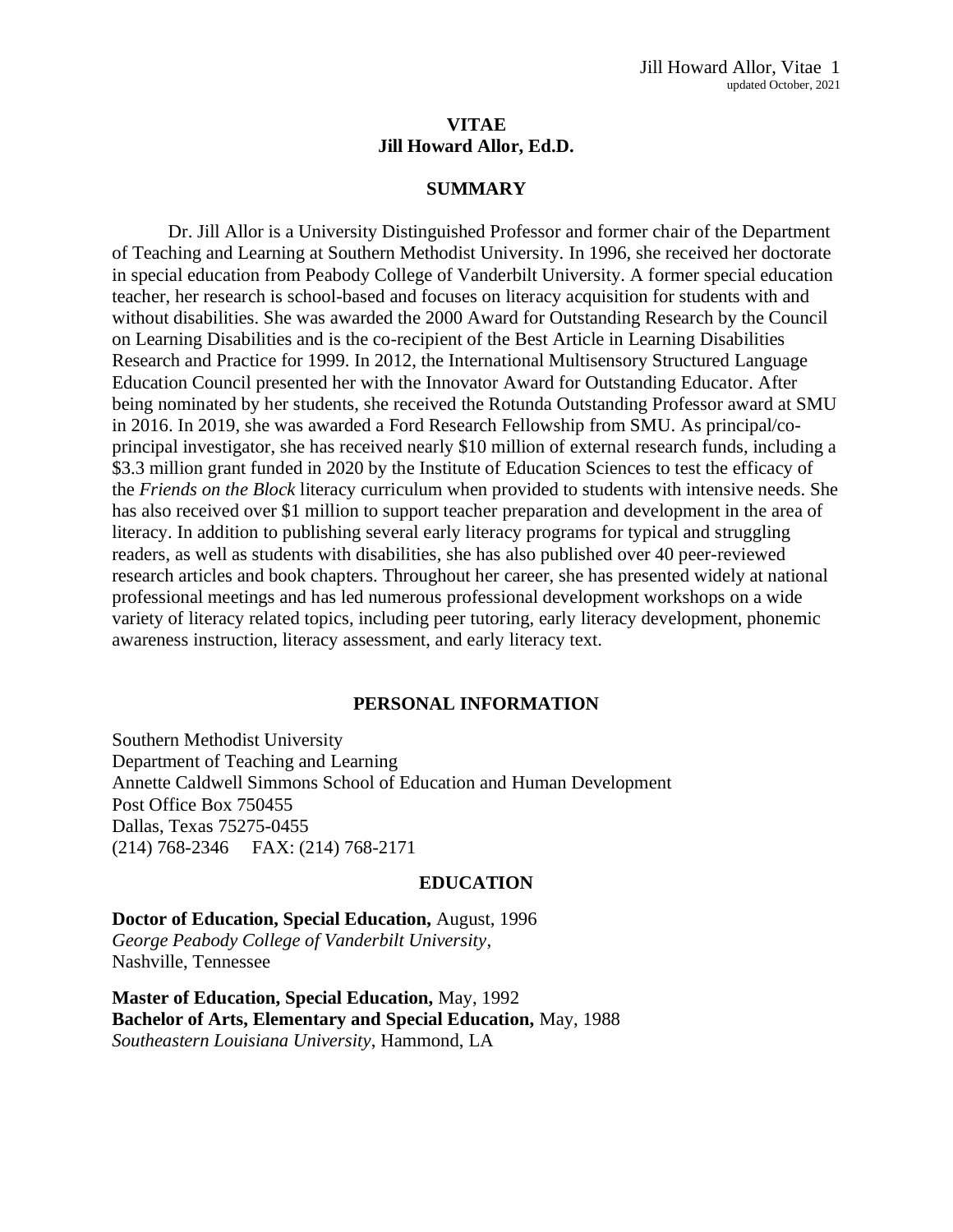# **PROFESSIONAL ACTIVITIES**

| August, 2020 to<br>present           | <b>University Distinguished Professor,</b><br><b>Department of Teaching and Learning</b><br>Annette Caldwell Simmons School of Education and Human Development<br>Southern Methodist University<br>Dallas, TX                                                                                 |
|--------------------------------------|-----------------------------------------------------------------------------------------------------------------------------------------------------------------------------------------------------------------------------------------------------------------------------------------------|
| August, 2011 to<br>2020              | <b>Professor, Department of Teaching and Learning</b><br>Annette Caldwell Simmons School of Education and Human Development<br>Southern Methodist University<br>Dallas, TX                                                                                                                    |
| August, 2005 to<br>May, 2014         | <b>Chair, Department of Teaching and Learning</b><br>Annette Caldwell Simmons School of Education and Human Development<br>Southern Methodist University<br>Dallas, TX                                                                                                                        |
| July, 2004 to<br>July, 2011          | <b>Associate Professor, Department of Teaching and Learning</b><br>Annette Caldwell Simmons School of Education and Human Development<br>Fellow, Institute for Reading Research<br>Southern Methodist University<br>Dallas, TX                                                                |
| August, 1998 to<br>June, 2004        | <b>Assistant Professor, Department of Curriculum and Instruction</b><br>Special Education and Early Literacy<br>Louisiana State University<br>Baton Rouge, LA (awarded tenure and promoted in 2004)                                                                                           |
| September, 1996<br>to July, 1998     | <b>Research Associate/Adjunct Professor</b><br>Project Coordinator, Project PERFECT (Preventing Early Reading Failure<br>by Enhancing Classroom Technology, Grant #H180G60004)<br>Principal Investigators: Patricia Mathes and Joseph Torgesen<br>Florida State University<br>Tallahassee, FL |
| August 1992<br>to June, 1996         | <b>Research Assistant</b><br>Peabody College of Vanderbilt University<br>Nashville, TN                                                                                                                                                                                                        |
| May, 1996<br>to July, 1996           | <b>Peer-Assisted Learning Strategies Consultant</b><br>Vanderbilt Child Development Center<br>Summer Day Treatment Program for Children with<br>Attention Deficit Hyperactivity Disorder<br>Nashville, TN                                                                                     |
| <b>August, 1993</b><br>to July, 1996 | <b>Private Tutor</b><br>Nashville, TN                                                                                                                                                                                                                                                         |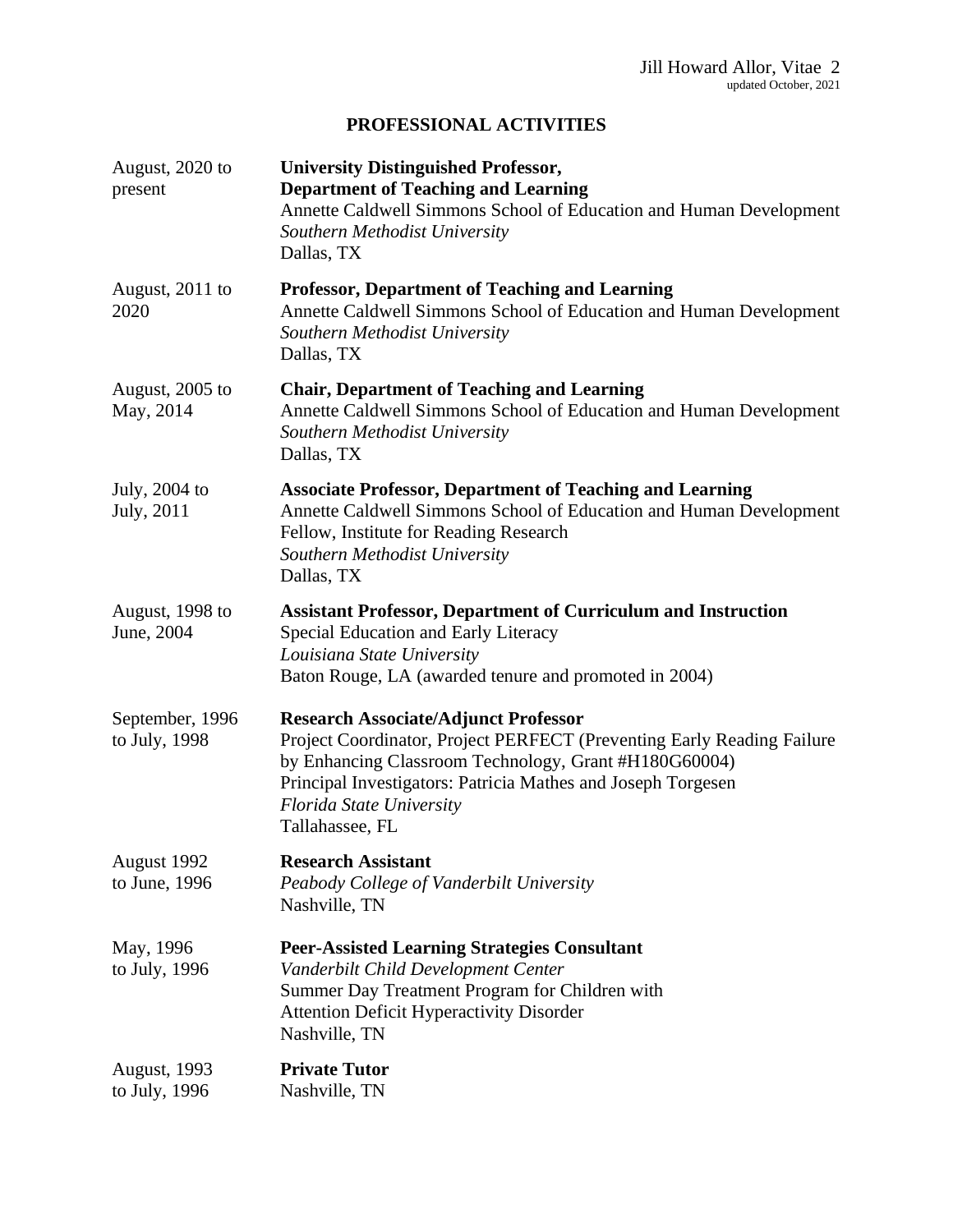| Summers of    | <b>Special Education Teacher</b>                         |
|---------------|----------------------------------------------------------|
| 1993 and 1994 | Vanderbilt Child Development Center                      |
|               | Summer Day Treatment Program for Children with           |
|               | <b>Attention Deficit Hyperactivity Disorder</b>          |
|               | Nashville, TN                                            |
| June 1991     | <b>Individual/Small-Group Tutor</b>                      |
| to July 1992  | Counseling and Diagnostic Associates, Denham Springs, LA |
| August 1988   | <b>Special Education Teacher</b>                         |
| to May 1992   | Seventh Ward Elementary School, Denham Springs, LA       |

# **PUBLICATIONS**

#### **Articles in Peer-Reviewed Journals**

- Conner, C., Baker, D., & **Allor, J. H.** (in press). Language choice for linguistically diverse children with Autism Spectrum Disorder. *Bilingual Research Journal.*
- **Allor, J. H.,** Yovanoff, P., Al Otaiba, S., Ortiz, M. B., & Conner, C. (2020). Evidence for a literacy intervention for students with intellectual and developmental disabilities. *Education and Training in Autism and Developmental Disabilities, 55,* 290-302.
- Al Otaiba, S., **Allor, J. H.,** Baker, K., Conner, C., Stewart, J., & de la Cruz, V. M. (2019). Teaching phonemic awareness and word reading skills: Focusing on explicit and systematic approaches. *Perspectives on Language and Literacy*, *45*, 11-16.
- Al Otaiba, S., Baker, K., Lan, P., **Allor, J. H.,** Rivas, B., Yovanoff, P. & Kamata, A. (2019). Elementary teacher's knowledge of response to intervention implementation: A preliminary factor analysis. *Annals of Dyslexia, 69,* 34-53*.* doi: 10.1007/s11881-018- 00171-5
- Jones, G. F., Gifford, D. B., Yovanoff, P., Al Otaiba, S. Levy, D., & **Allor, J.** (2019). Alternate assessment formats for progress monitoring students with intellectual disabilities and below average intelligence quotients: An exploratory study. *Focus on Autism and Other Developmental Disabilities, 34*(1), 41-51*. https://doi.org/10.1177/1088357618762749*
- Lemons, C. J., Allor, J. H., Al Otaiba, S., LeJeune, L. M. (reprint in 2018; originally 2016). Ten research-based tips for enhancing literacy instruction for children and adolescents with intellectual disability. *Teaching Exceptional Children, 50,* 220-232.
- **Allor, J. H.,** Gifford, D. B., Jones, F. G., Al Otaiba, S., Yovanoff, P., Ortiz, M. B., & Cheatham, J. P. (2018). The effects of a text-centered literacy curriculum for students with intellectual disability. *American Journal for Intellectual and Developmental Disabilities, 123,* 474-494. doi:10.1352/1944-7558-123.5.474
- Lindo, E. J., Weiser, B., Cheatham, J. P., & **Allor, J. H.** (2017). Benefits of structured afterschool literacy tutoring by university students for struggling elementary readers. *Reading*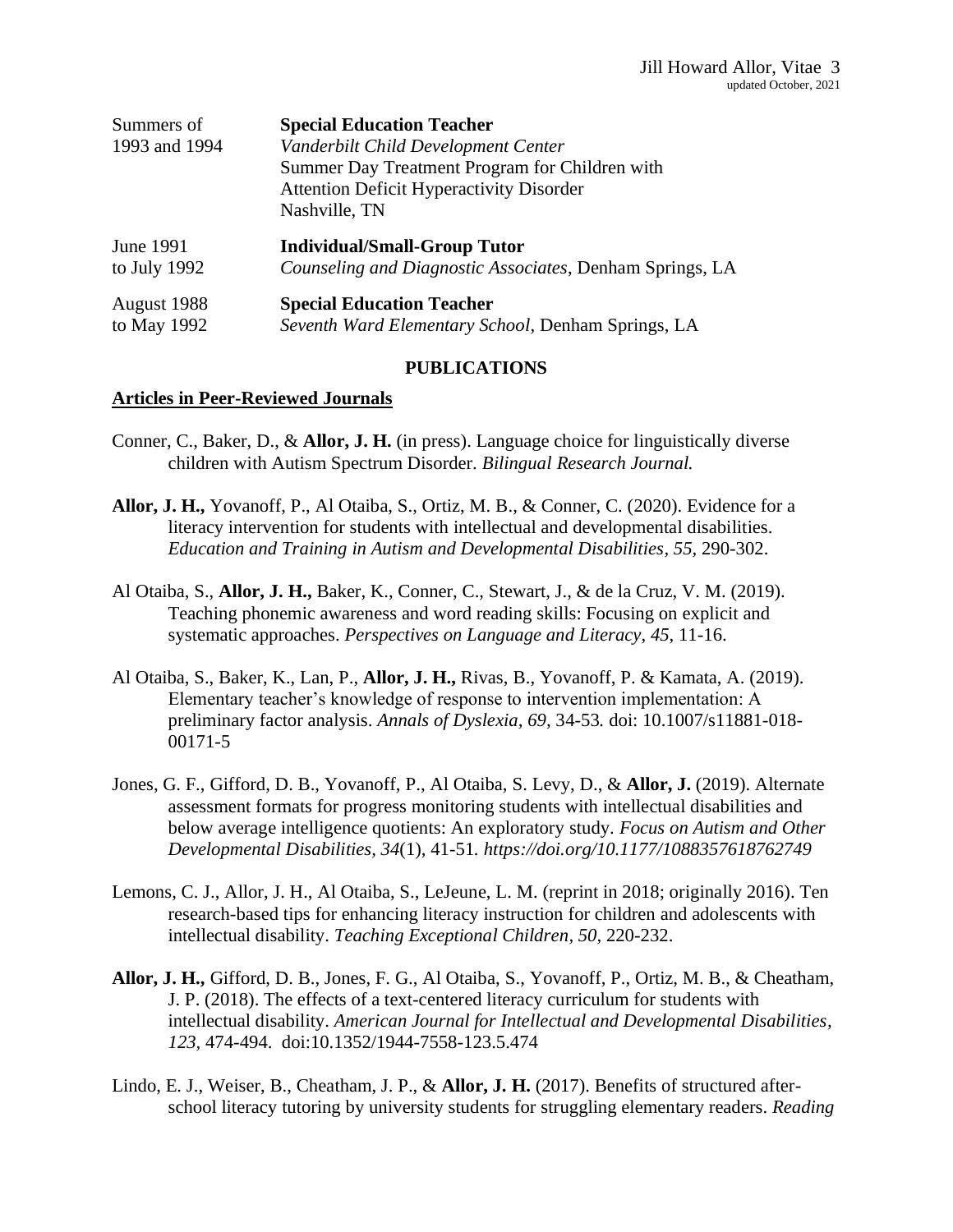*and Writing Quarterly: Overcoming Learning Difficulties, 34*, 117-131, doi: 10.1080/10573569.2017.1357156.

- Al Otaiba, S., Lake, V. E., Scarborough, K., Allor, J., & Carreker, S. (2016). Preparing beginning reading teachers for K-3: Teacher preparation in higher education. *Perspectives on Language and Literacy,42,* 25-32.
- Lemons, C. J., Allor, J. H., Al Otaiba, S., LeJeune, L. M. (2016). Ten research-based tips for enhancing literacy instruction for children and adolescents with intellectual disability. *Teaching Exceptional Children, 49,* 18-30.
- Stokes, L., & **Allor, J. H.** (2016). A power analysis for fidelity measurement sample size determination. *Psychological Methods*, *21*(1), 35-46. doi:http://dx.doi.org/10.1037/met000006
- **Allor, J. H.,** Mathes, P., Roberts, K., Cheatham, J. P., & Al Otaiba, S. (2014). Is scientificallybased reading instruction effective for students with Below-Average IQs? *Exceptional Children*, *80*, 289-308. doi 10.1177/0014402914522208.
- Cheatham, J. P. & **Allor, J. H.** (2014). How does independent practice of multiple-criteria text influence the reading performance and development of second graders? *Learning Disability Quarterly, 37,* 3-14. doi 10.1177/0731948713494016
- **Allor, J. H.,** Gifford, D. B., Al Otaiba, S., Miller, S. J., & Cheatham, J. P. (2013). Teaching students with intellectual disability to integrate reading skills: Effects of Text and Text-Based Lessons. *Remedial and Special Education*, 34, 346-356. doi 10.1177/0741932513494020.
- Cheatham, J. P. & **Allor, J. H.** (2012). The influence of decodability in early reading text on reading achievement: A review of the evidence. *Reading and Writing: An Interdisciplinary Journal, 25,* 2223-2246. DOI 10.1007/s11145-011-9355-2.
- **Allor, J. H.,** & Chard, D. J. (2011). A comprehensive approach to improving reading fluency for students with disabilities. *Focus on Exceptional Children, 43*, 1-12*.*
- **Allor, J. H.**, Champlin, T. M., Gifford, D. B., & Mathes, P. G. (2010). Methods for increasing the intensity of reading instruction for students with intellectual disabilities. *Education and Training in Autism and Developmental Disabilities, 45,* 500-511.
- **Allor, J. H.**, Mathes, P. G., Roberts, J. K., Cheatham, J. P, & Champlin, T. M. (2010). Comprehensive reading instruction for students with intellectual disabilities: Findings from the first three years of a longitudinal study. *Psychology in the Schools, 47*, 445-466.
- **Allor, J. H.**, Mathes, P. G., Jones, F. G., Champlin, T. M., & Cheatham, J. P. (2010). Individualized research-based reading instruction for students with intellectual disabilities. *TEACHING Exceptional Children, 42,* 6-12.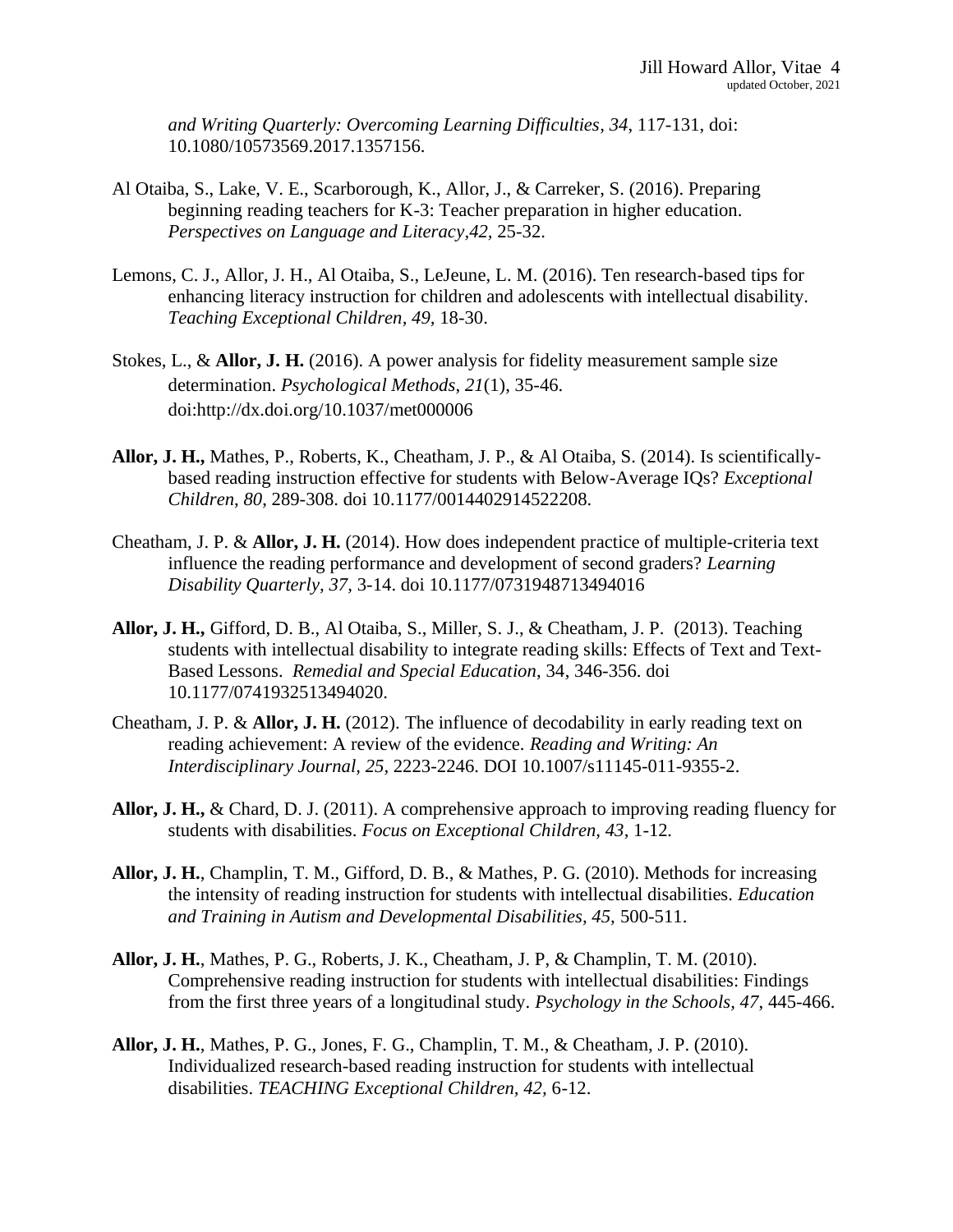- **Allor, J. H.**, Mathes, P. G., Roberts, J. K., Jones, F. G., & Champlin, T. M. (2010). Teaching students with moderate intellectual disabilities to read: An experimental examination of a comprehensive reading intervention. *Education and Training in Autism and Developmental Disabilities, 45,* 3-22*.*
- **Allor, J. H.**, Mathes, P. G., Champlin, T. M., & Cheatham, J. P. (2009). Research-based techniques for teaching early reading skills to students with intellectual disabilities. *Education and Training in Developmental Disabilities, 44,* 356-366*.*
- Mooney, P., McCarter, K. S., Schraven, J., Hintze, J. M., Mooney, E., Landry, D., Colclough, T., Gansle, K. A., Denny, R. K., Grandstaff-Beckers, G., Benner, G. J., & **Allor, J. H.** (2008). Further evidence of oral reading fluency's utility in predicting statewide student reading proficiency. *International Journal of Psychology: A Psychosocial Approach, 2*, 121-146.
- Benner, G. J., Nelson, J. R., **Allor**, J. H., Mooney, P., & Dai, T. (2008). Academic processing speed mediates the influence of both externalizing behavior and language skills on the academic skills of students with emotional disturbance. *Journal of Behavioral Education, 17,* 63-78.
- Benner, G. J., **Allor, J. H**., & Mooney, P. (2008) An investigation of the academic processing speed of students with emotional and behavioral disorders served in public school settings. *Education and Treatment of Children, 31,*307-332*.*
- **Allor, J. H.**, Cheek, E., Smith, P., & Schorzmann, E. (2006). Considering tutors' perspectives: Implications for struggling readers. *Reading and Writing Quarterly: Overcoming Learning Difficulties, 22,* 357-374.
- **Allor, J. H.**, Gansle, K. A., & Denny, R. K. (2006). The Stop and Go Game: The effects of modeling, practice, and feedback on phonemic awareness segmentation tasks. *Preventing School Failure, 50,* 23-30.
- **Allor, J. H.**, & McCathren, R. B. (2004). The efficacy of an early literacy tutoring program implemented by college students. *Learning Disabilities Research and Practice, 19,* 116- 129.
- **Allor, J. H.**, & McCathren, R. B. (2003). Developing emergent literacy skills through storybook reading. *Intervention in School and Clinic, 39* (2), 72-79.
- **Allor, J. H.** (2003). [Review of the book *Literary practices as social acts*]. *Anthropology and Education Quarterly, 34* (1). Retrieved September 6, 2003, from http://www.aaanet.org/cae/aeq/br/lewis2.htm
- **Allor, J. H.** (2002). The relationships of phonemic awareness and rapid naming to reading development. *Learning Disability Quarterly*. 25, 47-57. \*2000 Award for Outstanding Research, The Council for Learning Disabilities. Presented at the International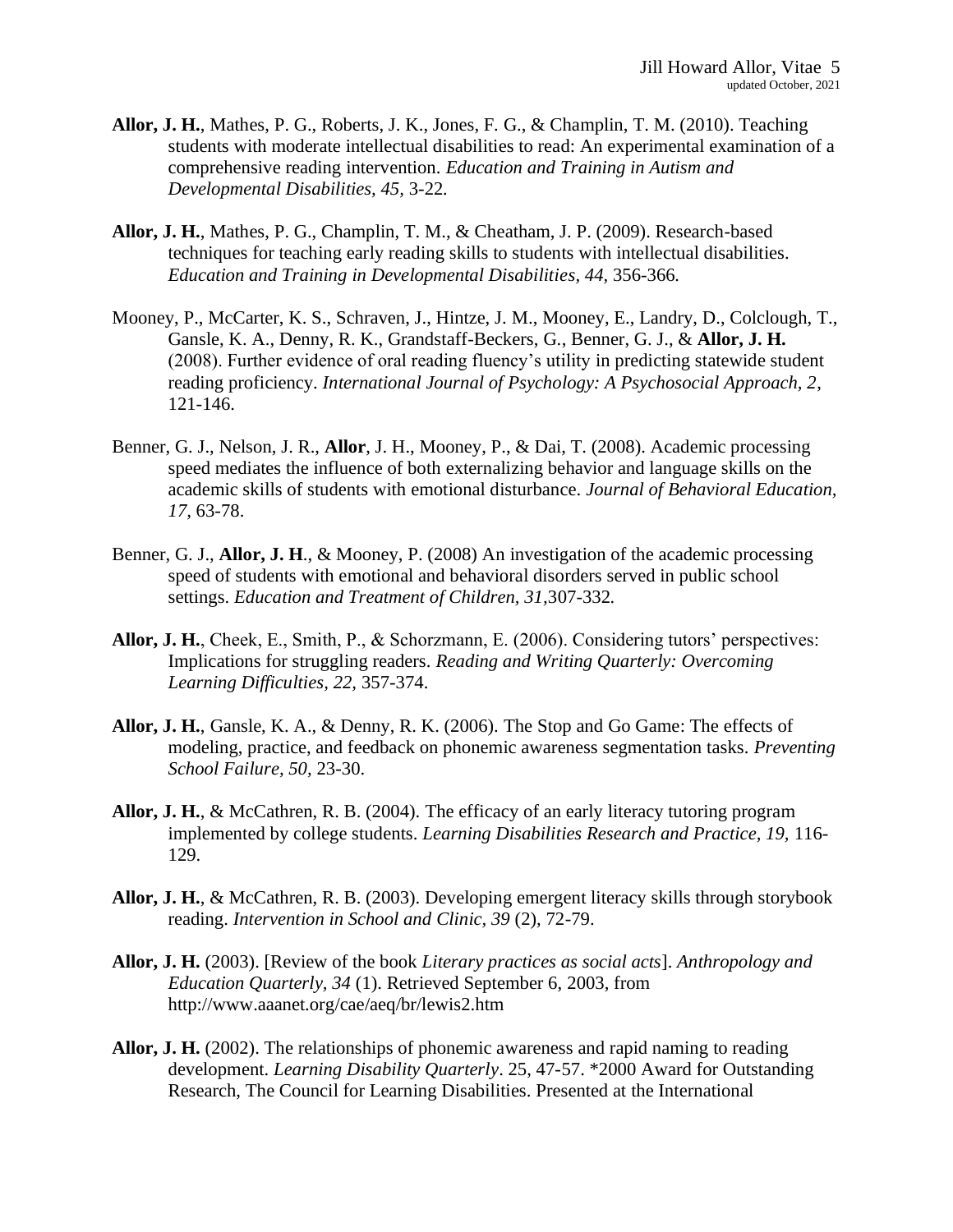Conference on Learning Disabilities, October, 2000.

- McCathren, R. B., & **Allor, J. H.** (2002). Using storybooks with preschool children: Enhancing language and literacy. *Young Exceptional Children, 5(4),* 3-10.
- **Allor, J. H.**, Fuchs, D., & Mathes, P. G. (2001). Do students with and without lexical retrieval weaknesses respond differently to instruction? *Journal of Learning Disabilities, 34*, 264- 275.
- Mathes, P. G., Torgesen, J. K., & **Allor, J. H.** (2001). The effects of Peer Assisted Learning Strategies for First Grade Readers with and without additional computer assisted instruction in phonological awareness. *American Educational Research Journal, 38*, 371- 410.
- Mathes, P. G., Grek, M. L., **Howard, J. K.**, Babyak, A. E., & Allen, S. H. (1999). Peer-Assisted Learning Strategies for First-Grade Readers: A tool for preventing early reading failure. *Learning Disabilities Research and Practice, 14*(1), 50-60. \*Winner of the Samuel Kirk Award (for the best research-to-practice article in *Learning Disabilities Research and Practice* for 1999), awarded by the Council for Exceptional Children, Division of Learning Disabilities.
- Mathes, P. G., **Howard, J. K.**, & Allen, S. H., & Fuchs, D. (1998). Peer-Assisted Learning Strategies for First-Grade Readers: Responding to the needs of diverse learners. *Reading Research Quarterly, 33*, 62-94.

# **Chapters in Edited Books/Online**

- Al Otaiba, S., **Allor, J. H.,** & Stewart, J. (in press). Structured literacy interventions for phonemic awareness and basic word recognition skills. In L. Spear-Swerling (Ed.) *Structured Literacy Interventions for Children with Reading Difficulties*, NY, NY: Guilford.
- **Allor, J. H.,** Kearns, D., Ortiz, M., & Conner, C. (invited book chapter; in press). An examination of the text characteristics of an early reading book series: Providing intensive practice with connected text. In M. Tankersley, B. G. Cook, & T. J. Landrum (Eds.), *Advances in Learning and Behavioral Disabilities (Vol. 31),* Bingley, UK: Emerald.
- **Allor, J. H.** & Stokes, L. (2017). Measuring treatment fidelity with reliability and validity across a program of intervention research: Practical and theoretical considerations. In G. Roberts, S. Vaughn, S. N. Beretvas, & V. Wong (Eds.), *Measuring and Modeling Treatment Fidelity in Studies of Educational Intervention,* New York: Routledge Taylor & Francis Group.
- Al Otaiba, S., **Allor, J.H.**, Werfel, K.M. & Clemens, N. (2016). Critical components of phonemic awareness instruction and intervention: Recommendations for teacher training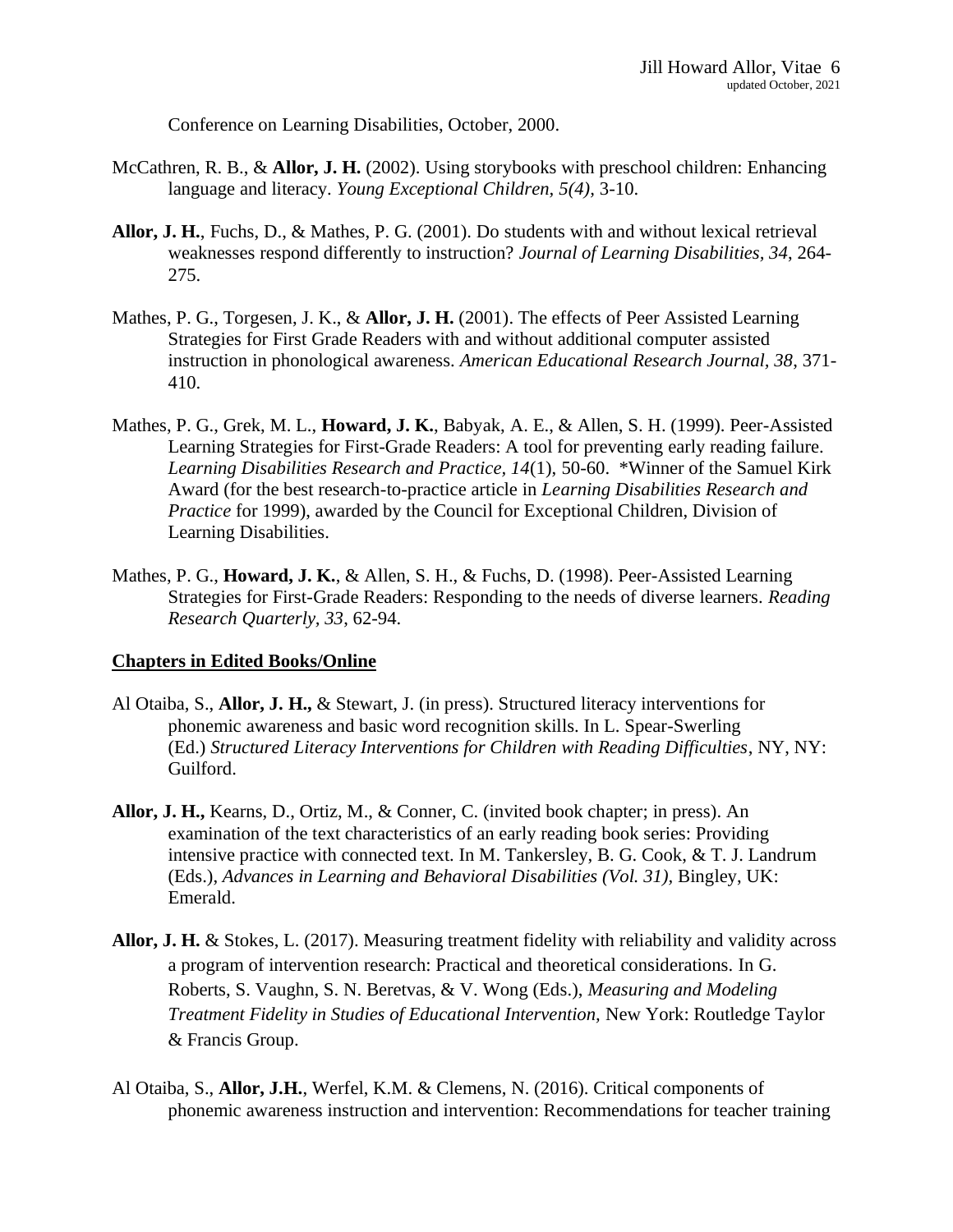and for future research. To appear in R. Schiff & M. Joshi (Eds.) *Interventions in Learning Disabilities: A Handbook on Systematic Training Programs for Individuals with Learning Disabilities*. New York: Springer Science.

- Al Otaiba, S., **Allor, J.,** Ortiz, M., Greulich, L., Wanzek, J., & Torgesen, J. (2016). Tier 3 primary grade reading interventions: Can we distinguish necessary from sufficient? In S. R. Jimerson, M. K. Burns, & A. M. VanDerHeyden (Eds.), *Handbook of response to intervention: The science and practice of multi-tiered systems of support* (2nd ed.) (pp.389-406). New York: Springer Science.
- **Allor, J. H.,** Al Otaiba, S., & Folsom, J. (updated 2015, 2011). Literacy development and language acquisition. In Oxford Bibliographies Online: Education. Ed. Jim Guthrie and Patrick Schuermann. New York: Oxford University Press. [http://www.oxfordbiliographiesonline.com.](http://www.oxfordbiliographiesonline.com/)
- **Allor, J. H.,** Al Otaiba, S., Folsom, J., & Ortiz, M. (2014). Comprehensive Beginning Reading. D. M. Browder, & F. Spooner (Eds.), *MORE Language Arts, Math, and Science for Students with Severe Disabilities*. Baltimore, MD: Brookes.
- **Allor, J. H.,** & Al Otaiba, S. (2013). Strategies for improving student outcomes in emergent reading: Advances in the field of early literacy instruction. In D. Chard, M. Tankersley, and B. Cook (Eds.), *Effective Practices in Special Education* (pp. 11-23). Boston, MA: Pearson.
- **Howard, J. K.**, Fuchs, D., & Mathes, P. G. (1999). What is lexical retrieval and why might it be important? In T.E. Citro (Ed.). *Parenting the Child with a Learning Disability: The Experts Speak* (pp. 77-82). Weston, MA: Learning Disabilities Association of Massachusetts. \*Recipient of the 1999 Outstanding Proud Project by the Learning Disabilities Association of America.

#### **Published Curricula and Readers**

- **Allor, J. H.**, Cheatham, J. & Al Otaiba, S. (2017-2020). *Friends on the Block.* Richardson, TX: Friends on the Block. (Levels 13-14 added in 2020)
- Baker, D. L., **Allor, J.,** & Minden-Cupp, C. (2016). Bookshop Fonética Grado K. New York, NY: Mondo.
- Baker, D. L., **Allor, J.,** & Minden-Cupp, C. (2016). Bookshop Fonética Primer Grado. New York, NY: Mondo.
- **Allor, J. H.**, & Mathes, P. G. (2012). *Early interventions in reading: Level K*. Columbus, OH: SRA/McGraw-Hill.
- **Allor, J. H.**, & Minden-Cupp, C. (2009). *Bookshop Phonics Intervention*. New York, NY: Mondo.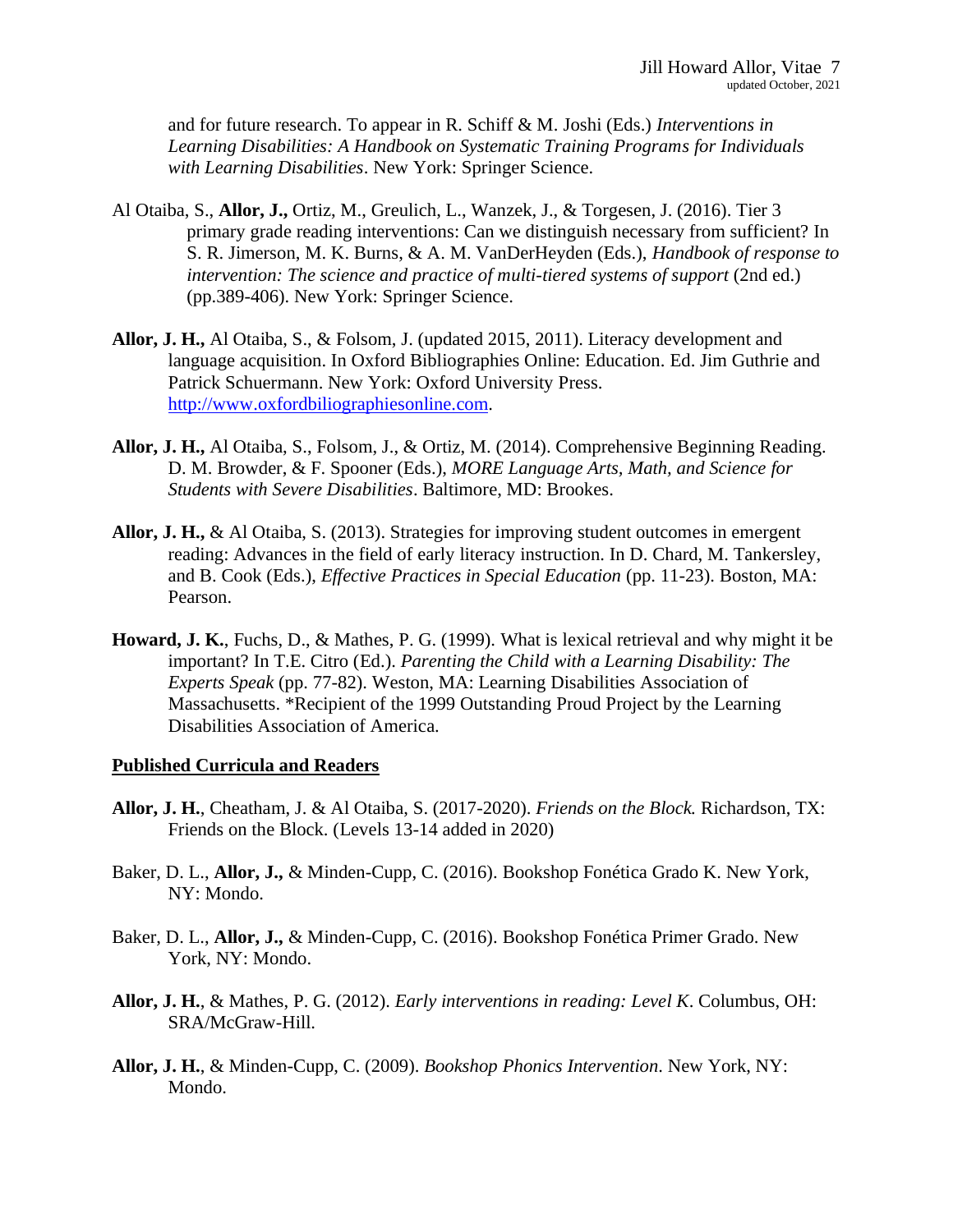- **Allor, J. H.**, & Minden-Cupp, C. (2007). *Bookshop Phonics for Kindergarten*. New York, NY: Mondo.
- **Allor, J. H.**, & Minden-Cupp, C. (2007). *Bookshop Phonics for First Grade*. New York, NY: Mondo.
- Mathes, P. G., & **Allor, J. H.** (2001). *Teacher-Directed PALS: Paths to Achieving Literacy Success.* Longmont, CO: Sopris West.
- Mathes, P. G., Torgesen, J. K., Allen, S. H., & **Allor, J. H.** (2001). *First-Grade PALS: Peer-Assisted Literacy Strategies.* Longmont, CO: Sopris West.

#### **EXTERNAL FUNDING**

Principal Investigator: Institute of Education Sciences, *Examining the Initial Efficacy of Friends on the Block: An Intensive Early Intervention for Elementary Students with Intellectual and Developmental Disability (Project Intensity).* (July, 2020-June, 2025). Funding: \$3,300,000.

Co-Principal Investigator: Institute of Education Sciences, *Project FOCUS: Exploring RTI implementation with a Focus on Students Receiving Tier 3 and Special Education*. PI, Stephanie Al Otaiba. July, 2016-June, 2020. Funding: \$1,500,000.

Principal Investigator: Institute of Education Sciences, *Project Intensity: The Development of a Supplemental Literacy Program Designed to Provide Extensive Practice with Multiple-Criteria Text for Students with Intellectual Disabilities.* July, 2013-June, 2018. Total Funding: \$1,500,000.

Wehby, J., Lemons, C.J., Fuchs, D. & Fuchs, L.S. (2015-2019). National Center on Leadership in Intensive Intervention (NCLII). Office of Special Education Projects, U.S. Department of Education (\$7,500,000). Role: Fellow.

Innovative Teaching Grant from Dallas Down Syndrome Guild (2015). Technology to Support Intensive Reading Instruction for Students with Down Syndrome (\$5000). PIs Stephanie Al Otaiba & Jill Allor.

Co-Principal Investigator: Institute of Education Sciences, *Using Imperfect Fidelity Measures to Improve Statistical Inferences about Educational Interventions,* 2009-2011. Total Funding: \$431,823.

Principal Investigator: U.S. Department of Education, *Maximizing Literacy Learning among Children with Mild to Moderate Mental Retardation,* 2005-2009 (co-principal investigator 2005-2010). Total Funding: \$2,941,086.

Co-Principal Investigator: Louisiana Department of Education and the Louisiana Board of Regents, *Louisiana Reading Intervention Program*. 2003-2006. Approximate Total Funding: \$700,000.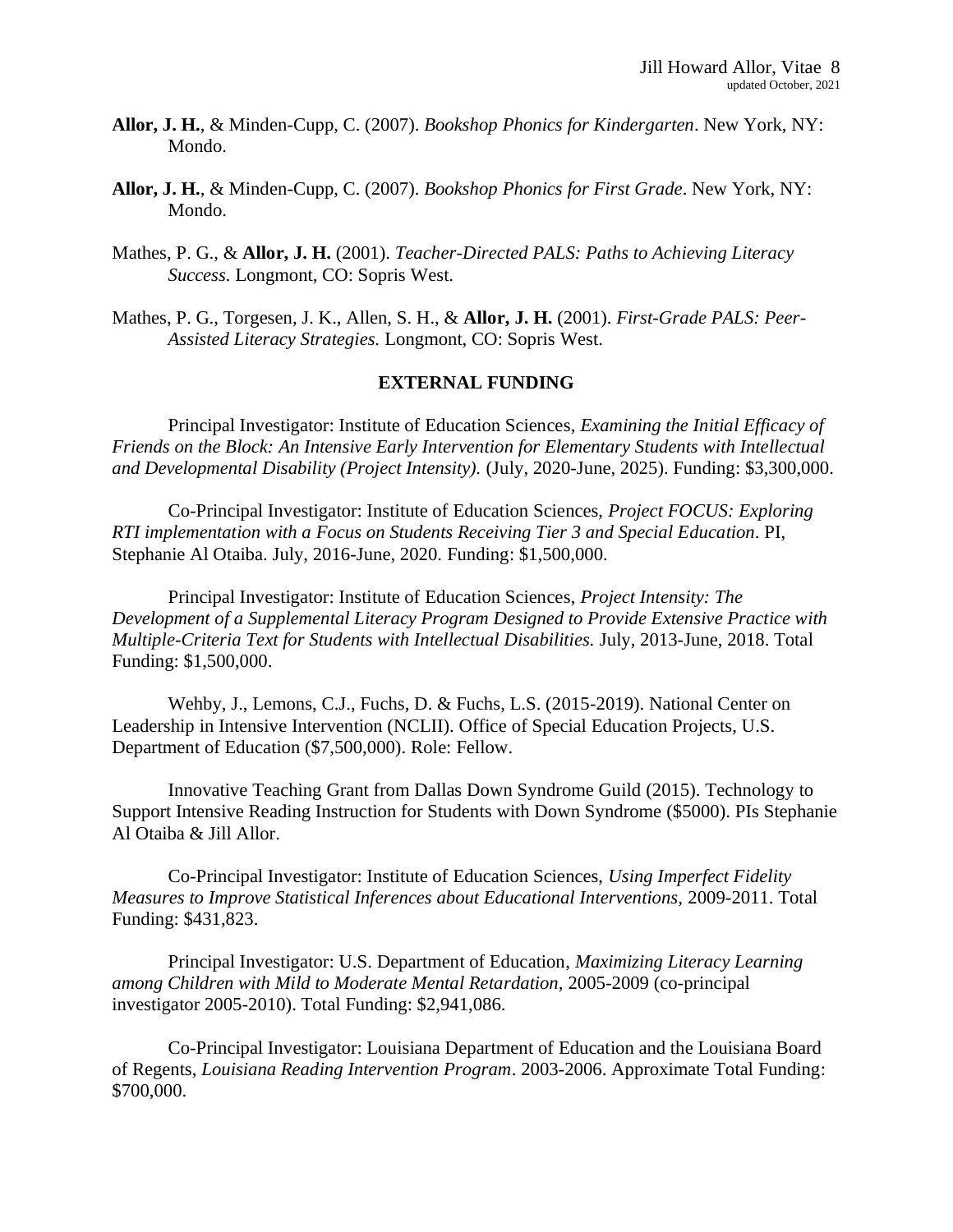Co-Principal Investigator: Louisiana Department of Education and the Louisiana Board of Regents, *Project LICENSE: Louisiana's Innovative Certification of Educators iN Special Education,* 1999-2001. Approximate Total Funding: \$300,000

Principal Investigator: Louisiana Department of Education and the Louisiana Board of Regents, *America Reads*, 1998-2001. Approximate Total Funding: \$150,000.

Principal Investigator: U.S. Department of Education. *Project Value: Valid, Adult-Mediated Literacy Instruction which is Useful and Efficient*. 1998-2002. Approximate Total Funding: \$225,000.

## **AREAS OF RESEARCH INTEREST**

Effective early literacy instruction for general education and special education students. Implementation of research-based practices by general and special educators. Preparation and professional development of general and special educators. Early reading text.

## **PRESENTATIONS AT PROFESSIONAL CONFERENCES AND MEETINGS**

- Connor, C., Gifford, D., Jones, F. J., & **Allor, J. H.** (March, 2021). *Using an observation tool to assess reading comprehension for students with disabilities.* Annual Council for Exceptional Children Convention, virtual.
- Connor, C., **Allor, J. H.**, Al Otaiba, S. A. (March, 2021). *Comprehensive reading interventions for students with ASD and cognitive disabilities: Focus on reading comprehension.* Annual Council for Exceptional Children Convention, virtual.
- **Allor, J. H.** (January, 2021, invited). *Teaching students with intellectual and developmental disabilities to read: Is it really any different than teaching other students to read?* Center for Research on the Challenges of Acquiring Language and Literacy Distinguished Lecture Series. Georgia State University.
- Al Otaiba, S., Stewart, J., Baker, K., **Allor, J. H.,** & Conner, C. (February, 2020). *Exploring school-implemented RTI: Findings from a national study.* Annual Council for Exceptional Children Convention, Portland, OR.
- Al Otaiba, S., **Allor, J. H.,** Baker, K. Stewart, J., Conner, C., & Mellado de la Cruz, V. (November, 2019). *Structured literacy approaches for phonemic awareness and word reading.* Reading, Literacy and Learning Conference of the International Dyslexia Association, Portland, OR.
- **Allor, J. H.** (July, 2019, invited). *Teaching children with intellectual disability how to read: Research to Practice.* Pediatric Epilepsy Surgery Family and Professional Conference, Cleveland, OH.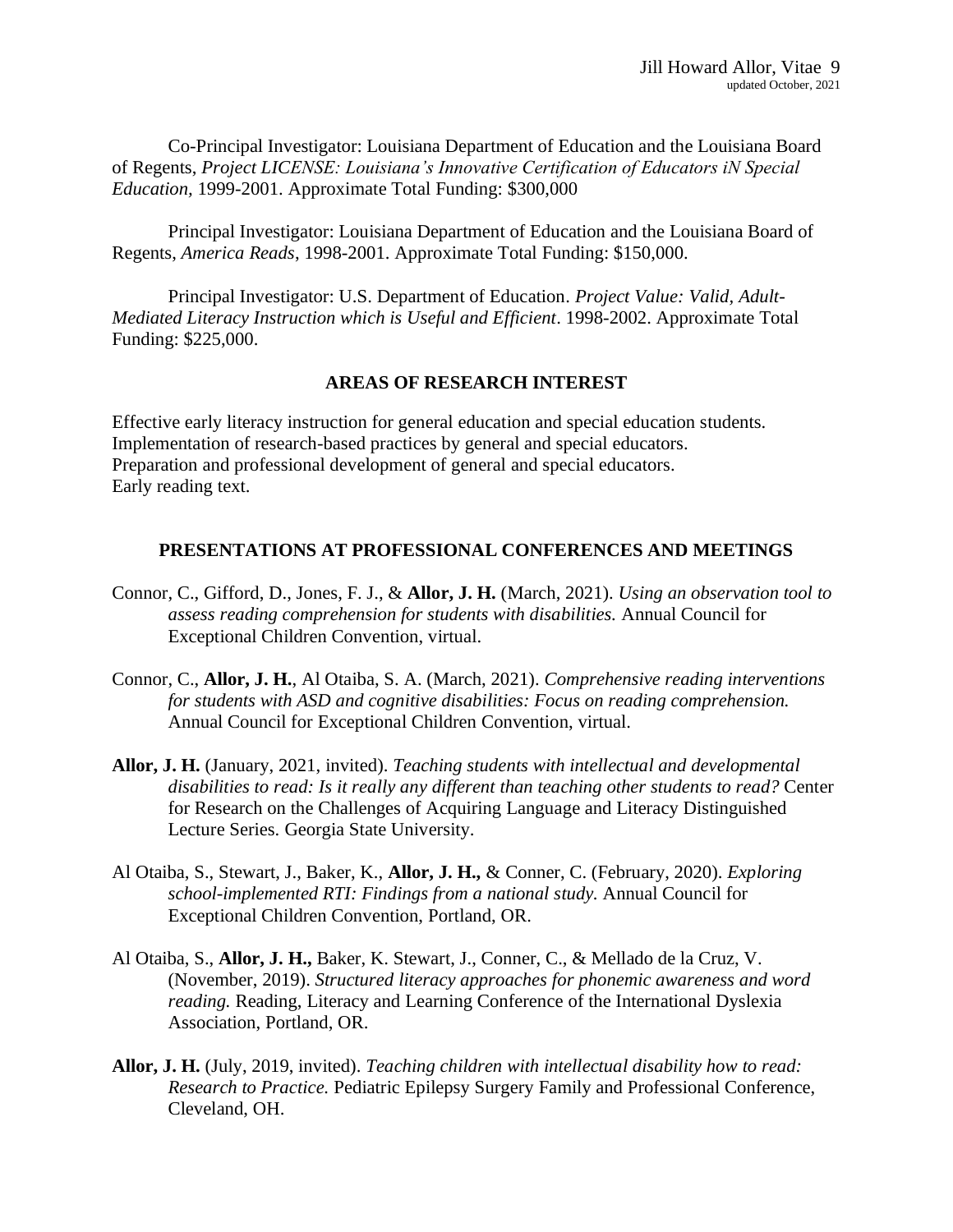- **Allor, J. H.,** Kearns, D., Al Otaiba, S., Ortiz, M. B., & Conner, C. (February, 2019). *Improving the "text diet" of early and struggling readers: Selecting and adapting text.* Annual Council for Exceptional Children Convention, Indianapolis, IN.
- **Allor, J. H**. (January, 2019). *Teaching students with intellectual disability to read using Friends on the Block, a comprehensive, text-centered curriculum.* International Conference on Autism, Intellectual Disability and Developmental Disabilities, Maui, HI.
- **Allor, J. H.** (October, 2018, invited) Texas congressional testimony for Roundtable on PreK in Texas. Dallas, TX.
- **Allor, J. H.**, Al Otaiba, S. & Conner, C. (July, 2018). *Evidence for a literacy intervention for students with intellectual and developmental disabilities.* Annual Meeting of the Society for the Scientific Study of Reading, Brighton, UK.
- Conner, C., Baker, K, **Allor, J. H.** & Al Otaiba, S. (July, 2018). *Key characteristics of an early literacy intervention for students with intellectual and developmental disabilities.* Annual Meeting of the Society for the Scientific Study of Reading, Brighton, UK.
- Al Otaiba, S., **Allor, J. H.,** Baker, K., Lan, P., Rivas, B., & Yovanoff, P. (February, 2018). *Measuring teachers' knowledge about RTI.* Annual Council for Exceptional Children Convention, Tampa, FL.
- **Allor, J. H.,** Al Otaiba, S., Ortiz, M. B., & Conner, C. (February, 2018). *Promising evidence for a text-centered literacy curriculum for students with intellectual disability.* Annual Council for Exceptional Children Convention, Tampa, FL.
- **Allor, J. H.,** Al Otaiba, S., Ortiz, M. B., Conner, C., & Baker, K. (February, 2018). *Addressing foundational reading skills using a text-centered curriculum for students with disabilities.*  Annual Council for Exceptional Children Convention, Tampa, FL.
- Yovanoff, P., **Allor, J. H.**, & Al Otaiba, S. (February, 2018). *Project Intensity – Single case effect size estimation and meta analyses.* Pacific Coast Research Conference, San Diego, CA.
- **Allor, J. H.** (January, 2018). *Research support for Friends on the Block: A text-centered early literacy curriculum for students with disabilities.* International Conference on Autism, Intellectual Disability and Developmental Disabilities, Clearwater Beach, FL.
- **Allor, J. H.** & Conner, C. (January, 2018). *Raising literacy expectations: Instructional implications from recent research on a text-centered curriculum.* International Conference on Autism, Intellectual Disability and Developmental Disabilities, Clearwater Beach, FL.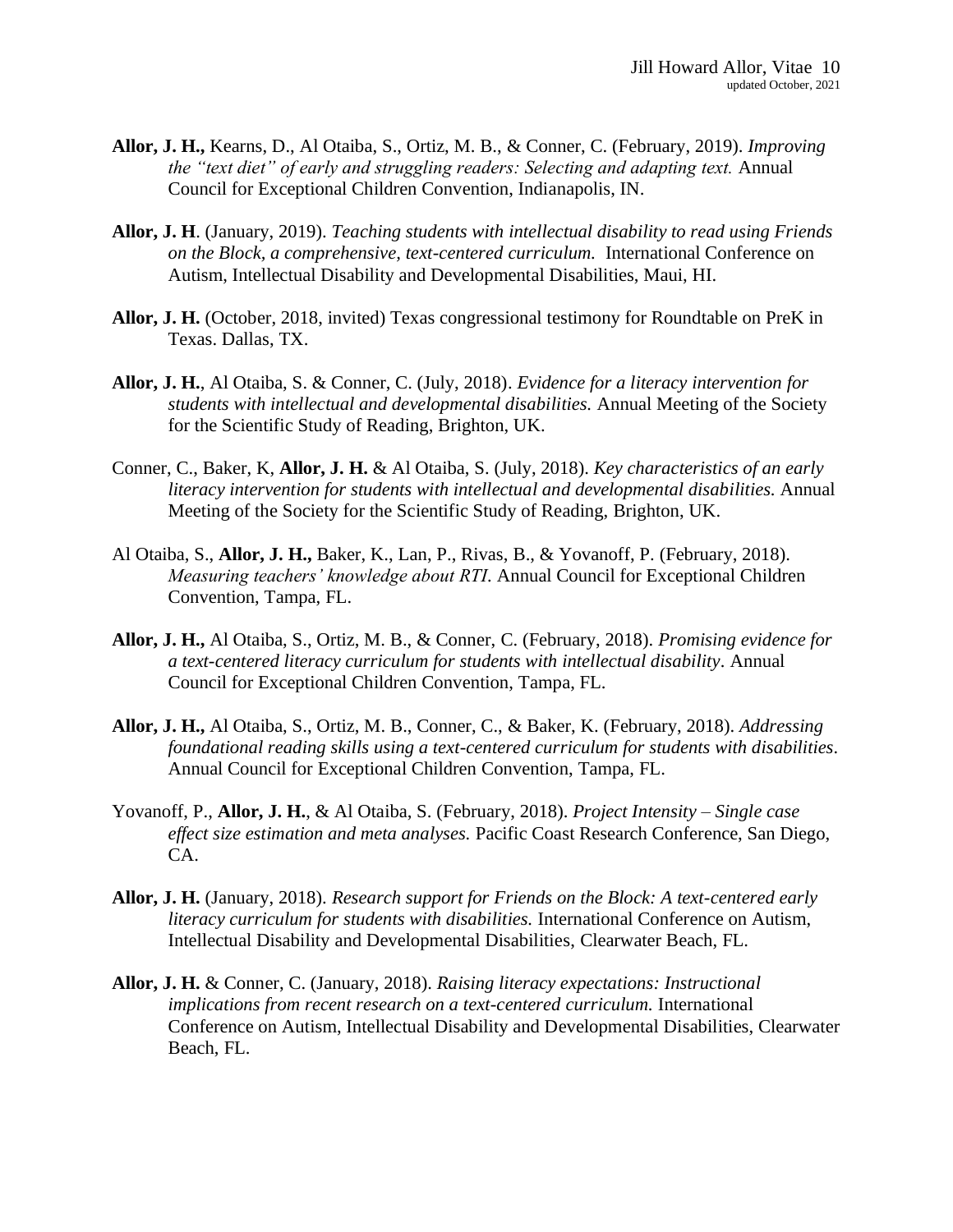- **Allor, J. H.,** Woodruff, T., & Stephens, H. (November, 2017). *Serving all children with structured literacy: evidence-based practices within an RTI framework*. Reading, Literacy and Learning Conference of the International Dyslexia Association, Atlanta, GA.
- **Allor, J. H.,** Al Otaiba, S., Ortiz, M. B., Yovanoff, P., Conner, C., & Baker, K. (April, 2017). *The effectiveness of a text-centered literacy curriculum for students with intellectual disability.* Annual Council for Exceptional Children Convention, Boston, MA.
- **Allor, J. H.,** Al Otaiba, S., Yovanoff, P., & Ortiz, M. B. (February, 2017). *Promising findings for a text-centered literacy curriculum for students with intellectual disability. Pacific* Coast Research Conference, San Diego, CA.
- **Allor, J. H.,** *Literacy instruction for students with intellectual disability: Recent advances and assessment issues.* (February, 2017). Statewide Evaluation Conference for Special Education Evaluation Personnel, Dallas, TX. (invited)
- **Allor, J. H.**, Al Otaiba, S., & Yovanoff, P. (December, 2016). *Demonstrating the effectiveness of a text-centered literacy curriculum for students with intellectual disability.* Institute of Education Sciences Principal Investigators Meeting, Washington, D.C.
- **Allor, J. H.,** Al Otaiba, S., Yovanoff, P., & Ortiz, M. B. (April, 2016). *The effects of a textcentered supplemental curriculum for students with intellectual disability.* Annual Council for Exceptional Children Convention, St. Louis, MO.
- Jones, G. F., Gifford, D. B., Yovanoff, P., Al Otaiba, & **Allor, J.** (April, 2016). *Alternate formats for progress monitoring students with ID: Do alternate formats increase the reliability of performance for students with ID?* Annual Council for Exceptional Children Convention, St. Louis, MO.
- **Allor, J. H.**, Al Otaiba, S., Yovanoff, P., & Cheatham, J. (December, 2015). *The Effects of a Text-Centered Supplemental Curriculum for Students with Intellectual Disabilities.*  Institute of Education Sciences Principal Investigators Meeting, Washington, D.C.
- **Allor, J. H.** (October, 2015). *Supporting High Quality Literacy Systems, Practice and Instruction: Foundational knowledge and Methods for Teaching Students with Disabilities to Read (Invited Keynote).* Statewide Meeting of the New York State Education Department Regional Special Education Technical Assistance Support Centers. Albany, NY.
- **Allor, J. H.** (October, 2015). *Supporting High Quality Literacy Systems, Practice and Instruction: Applying Effective Literacy Practices to Specific Cases – Digging a Little Deeper (Invited Session).* Statewide Meeting of the New York State Education Department Regional Special Education Technical Assistance Support Centers. Albany, NY.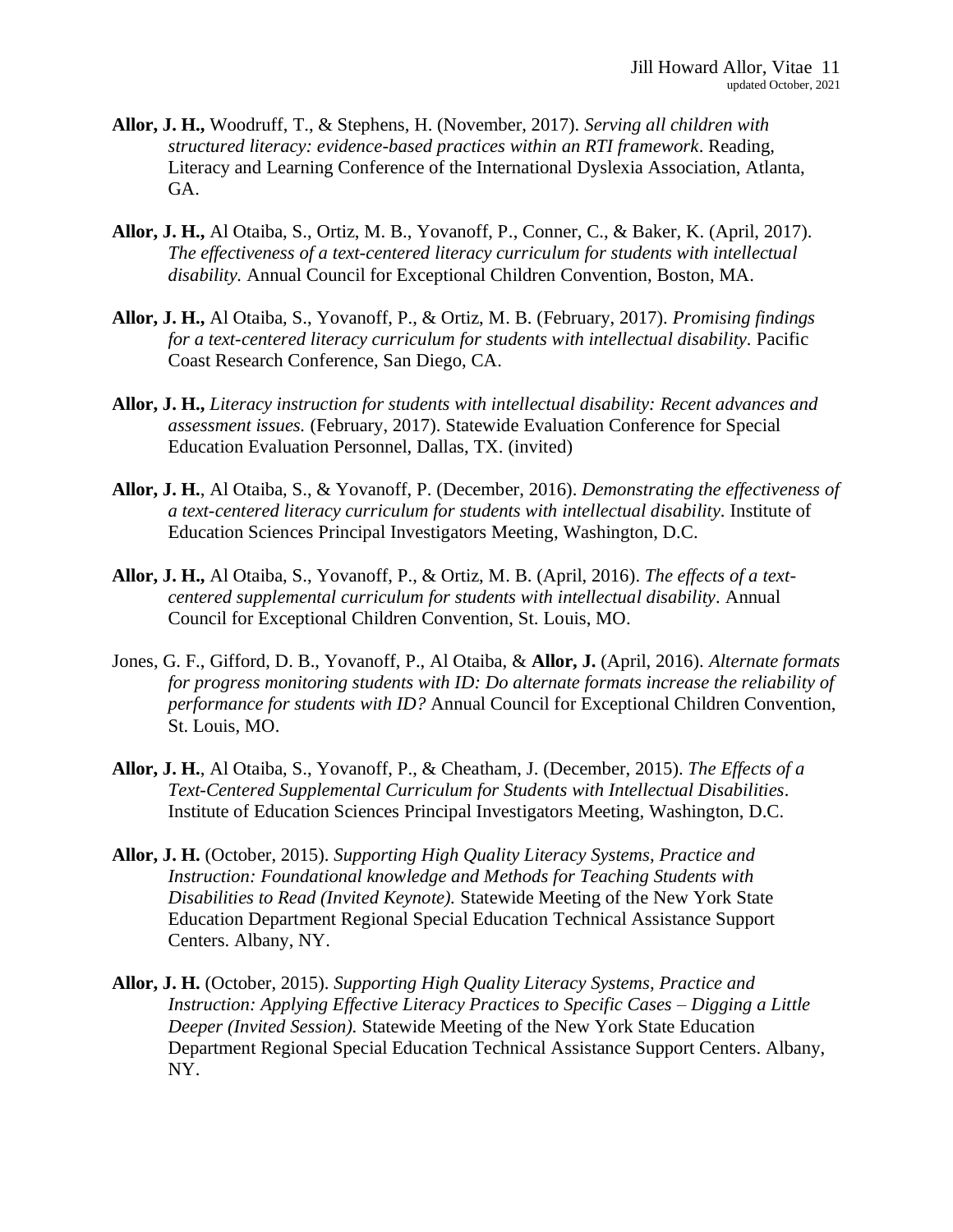- Carreker, S., Al Otaiba, S., & **Allor, J. H**. (October, 2015). *Dyslexia: A Dynamic Approach to Teacher Training.* International Dyslexia Association, Dallas, TX.
- **Allor, J. H.** (September, 2015). *The Goldilocks Principle: How to Select Text that is "Just Right" for Early Readers (Invited Keynote).* Region XIII Fall Dyslexia Conference. Austin, TX.
- **Allor, J. H.** (September, 2015). *How to Select Text that is "Just Right" for Early Readers (Invited Session).* Region XIII Fall Dyslexia Conference. Austin, TX.
- **Allor, J. H.** (September, 2015). *Effective Strategies for Teaching Reading to Students with Intellectual Disability: Current Research and Implications for Instruction (Invited Workshop).* Region XIII Fall Dyslexia Conference. Austin, TX.
- **Allor, J. H.,** McGee, M., Engels, D. (August, 2015). Distance Education @ SMU. SMU Teaching Effectiveness Symposium, Dallas, TX.
- **Allor, J. H.**, Al Otaiba, S., Yovanoff, P., Cheatham, J., Gifford, D., Levy, D., Ortiz, M., Sandoval, A. & Jones, F. (July, 2015). *The Effects of a Text-Centered Supplemental Curriculum for Students with Intellectual Disabilities.* Annual Meeting of the Society for the Scientific Study of Reading, Kona, HI.
- **Allor, J. H.** (January, 2015*). Improving Reading for Individuals with Down Syndrome: Insight from Research* (invited), Down Syndrome Guild, Dallas, TX.
- **Allor, J. H.** (October, 2014). *Intensive Tier 3 Reading Instruction: Current Research Evidence.* CEC Division for Learning Disabilities Symposium, Dallas, TX.
- Al Otaiba, S., Ciullo, S., Whalon, K., **Allor, J. H**., Ortiz, M., Parker, A. Ciullo, S. (April, 2014). *Integration and Collaboration to Support Struggling Readings Including Readers with Disabilities.* Annual Council for Exceptional Children Convention, Philadelphia, PA.
- **Allor, J. H.,** & Al Otaiba, S. (February, 2014). *Designing Intensive Supplemental Intervention for Students with Intellectual Disabilities*. Pacific Coast Research Conference, San Diego, CA.
- **Allor, J. H.,** Al Otaiba, S., & Cheatham, J. P. (November, 2013). *Research on Characteristics of Early Reading Text and Implications for Practice.* The International Dyslexia Association Annual Conference, New Orleans, LA.
- **Allor, J. H**., Cheatham, J. P., Weiser, B., & Al Otaiba, S. (November, 2013). *Volunteers Making a Difference for Struggling Readers: Demonstrating that Structured Tutorials Improve Reading Performance.* The International Dyslexia Association Annual Conference, New Orleans, LA.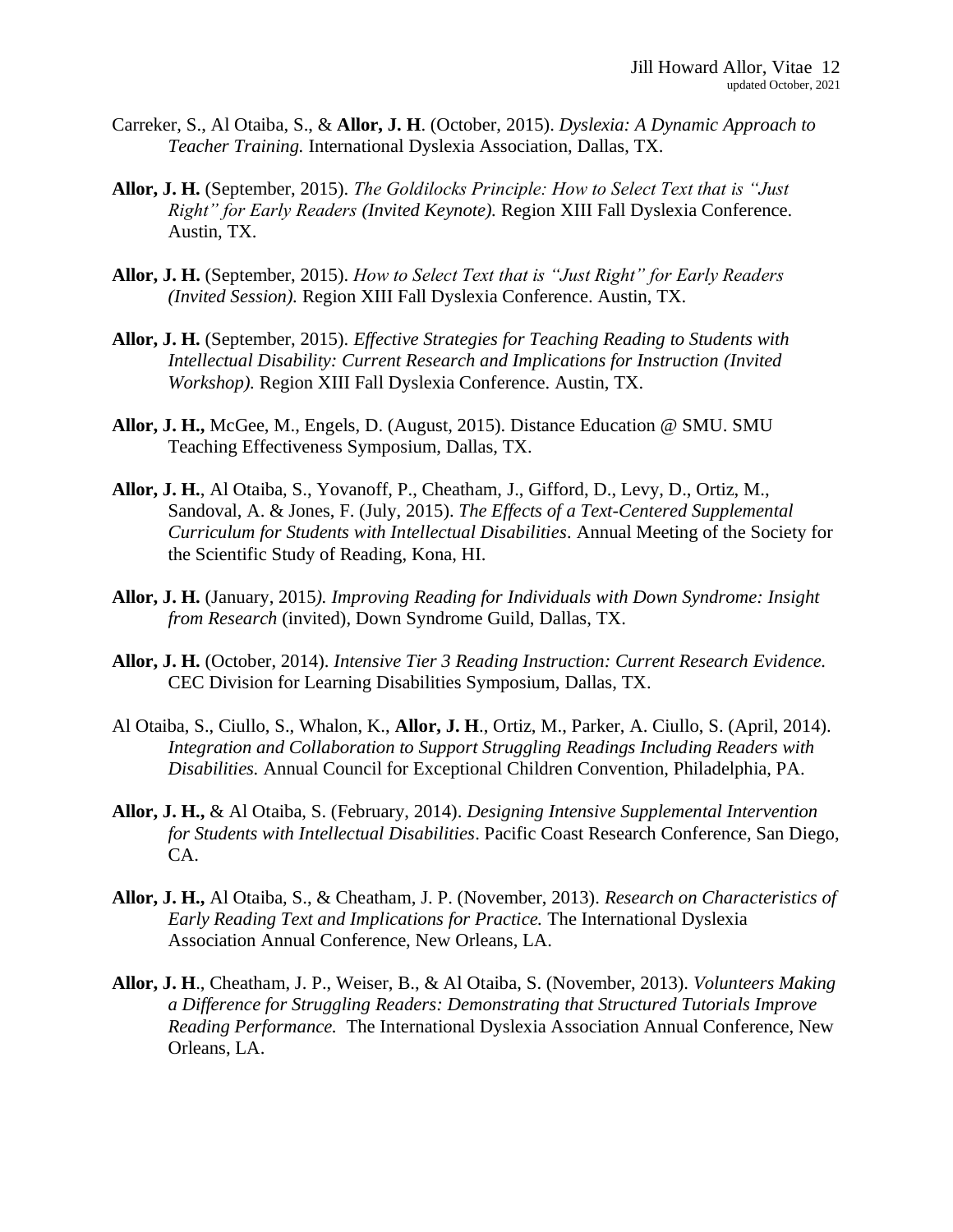- Al Otaiba, S., **Allor, J. H**., Ortiz, M., Parker, A. Ciullo, S. (April, 2013). *Integration and Collaboration to Support Struggling Readings Including Readers with Disabilities.* Annual Meeting of the International Reading Association, San Antonio, TX.
- **Allor, J.,** Al Otaiba, S., Yovanoff, P., Roberts, K. & Ortiz, M. (April, 2013) *Understanding child characteristics associated with responsiveness to literacy instruction and intervention among students with intellectual disabilities.* Annual Council for Exceptional Children Convention, San Antonio, TX.
- Al Otaiba, S., **Allor, J. H**., Folsum, J., & Lemons, C. (April, 2013). *Response of Students with Intellectual Disabilities to Early Reading.* Annual Council for Exceptional Children Convention, San Antonio, TX.
- **Allor, J.,** Al Otaiba, S., Yovanoff, P., Roberts, K. & Ortiz, M. (February, 2013) *Understanding child characteristics associated with responsiveness to literacy instruction and intervention among students with intellectual disabilities.* Paper presented at the Annual Pacific Coast Research Conference. San Diego, CA.
- **Allor, J. H**. (May, 2011). *Involving Families and Tutors in Early Reading Instruction: Engaging and Effective Practices.* Annual Meeting of the International Reading Association, Orlando, FL.
- **Allor, J. H**. (May, 2011). *Teaching Students with Intellectual Disabilities to Read: Results from a Four-Year Longitudinal Study.* Annual Meeting of the International Reading Association, Orlando, FL.
- **Allor, J. H**. (April, 2011). Invited. *Using Common Core State Standards for English Language Arts with K-5 Students with High-Incidence Disabilities.* Annual Council for Exceptional Children Convention, National Harbor, MD.
- **Allor, J. H**. (April, 2011). *Teaching Students with Intellectual Disabilities to Transfer Early Reading Skills to Text.* Annual Council for Exceptional Children Convention, National Harbor, MD.
- Flowers, C. **& Allor, J. H.** (March, 2011). *Language and Reading Measures for Students with Developmental Disabilities.* Paper presented at the Annual Meeting of the American Educational Research Association, New Orleans, LA.
- **Allor, J. H.** (July, 2010). *Teaching Students with Intellectual Disabilities to Read: Results from a Four-year Longitudinal Study.* Institute of Education Sciences Research Conference, Washington, D.C.
- **Allor, J. H**., & Champlin, T. M. (April, 2010). *Results from a Longitudinal Reading Intervention Study with Students with Intellectual Disabilities.* Annual Council for Exceptional Children Convention, Nashville, TN.
- **Allor, J. H.**, & Lemons, C. (April, 2010). Strand Leaders *Reading Instruction for Children*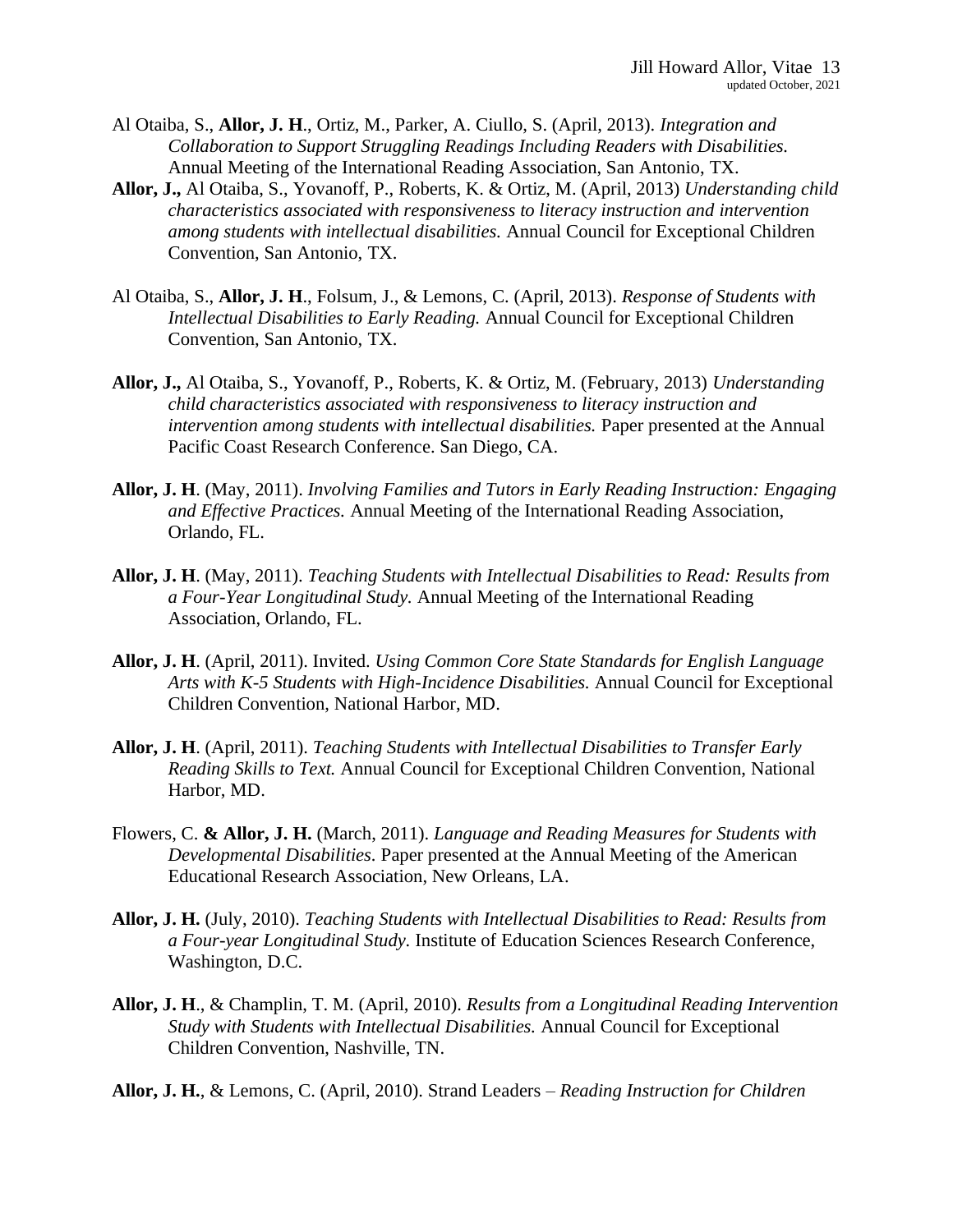*with Intellectual Disabilities: Research and Practical Implications.* Annual Council for Exceptional Children Convention, Nashville, TN.

- **Allor, J. H.,** & Champlin, T. M. (January, 2010). *Methods for Increasing the Intensity of Reading Instruction for Students with Disabilities.* International Conference on Cognitive Disabilities, Autism, and other Developmental Disabilities. Maui, HI.
- **Allor, J. H.,** & Champlin, T. M. (January, 2010). *Teaching Students with Intellectual Disabilities to Transfer Early Reading Skills to Connected Text.* International Conference on Cognitive Disabilities, Autism, and other Developmental Disabilities. Maui, HI.
- Roberts, J. K., **Allor, J. H.** & Mathes, P. G. (June, 2009). *Measurement Solutions for Continuous Progress Monitoring of Students with Intellectual Disabilities.* Annual Meeting of the Society for the Scientific Study of Reading, Boston, MA.
- **Allor, J. H.** (June, 2009). *Teaching Students with Intellectual Disabilities to Read: An Experimental Examination of a Comprehensive Reading Intervention.* Institute of Education Sciences Research Conference, Washington, D.C.
- **Allor, J. H.** & Champlin, T. M. (April, 2009). *Response to Reading Intervention by Students with Low IQs.* Annual Council for Exceptional Children Convention, Seattle, WA.
- **Allor, J. H.** & Champlin, T. M. (April, 2009). *Effective Reading Instruction for Students with Intellectual Disabilities.* Annual Council for Exceptional Children Convention, Seattle, WA.
- Mathes, P. G., & **Allor, J. H.** (October, 2008). *Practical, Research-Based Practices for Teaching Students with Intellectual Disabilities to Read.* Annual Conference for the Teacher Education Division of the Council for Exceptional Children. Dallas, TX.
- **Allor, J. H.** (October, 2008). *Practical, Research-Based Techniques for Teaching Students with Intellectual Disabilities to Read.* International Conference on Cognitive Disabilities, Autism, and other Developmental Disabilities. San Diego, CA.
- Jones, F. G. & **Allor, J. H.** (April, 2008). *Techniques for Teaching Reading to Students with Intellectual Disabilities.* Annual Council for Exceptional Children Convention, Boston, MA.
- **Allor, J. H.** & Roberts, J. K. (April, 2008). *Results from a Longitudinal Reading Intervention Study with Students with Intellectual Disabilities.* Annual Council for Exceptional Children Convention, Boston, MA.
- **Allor, J. H.** (March, 2008). *Maximizing Literacy Outcomes for Students with Cognitive Disabilities: Research Study Findings from the First Two Years of a Longitudinal Intervention Study.* Paper presented at the Annual Meeting of the American Educational Research Association, New York, NY.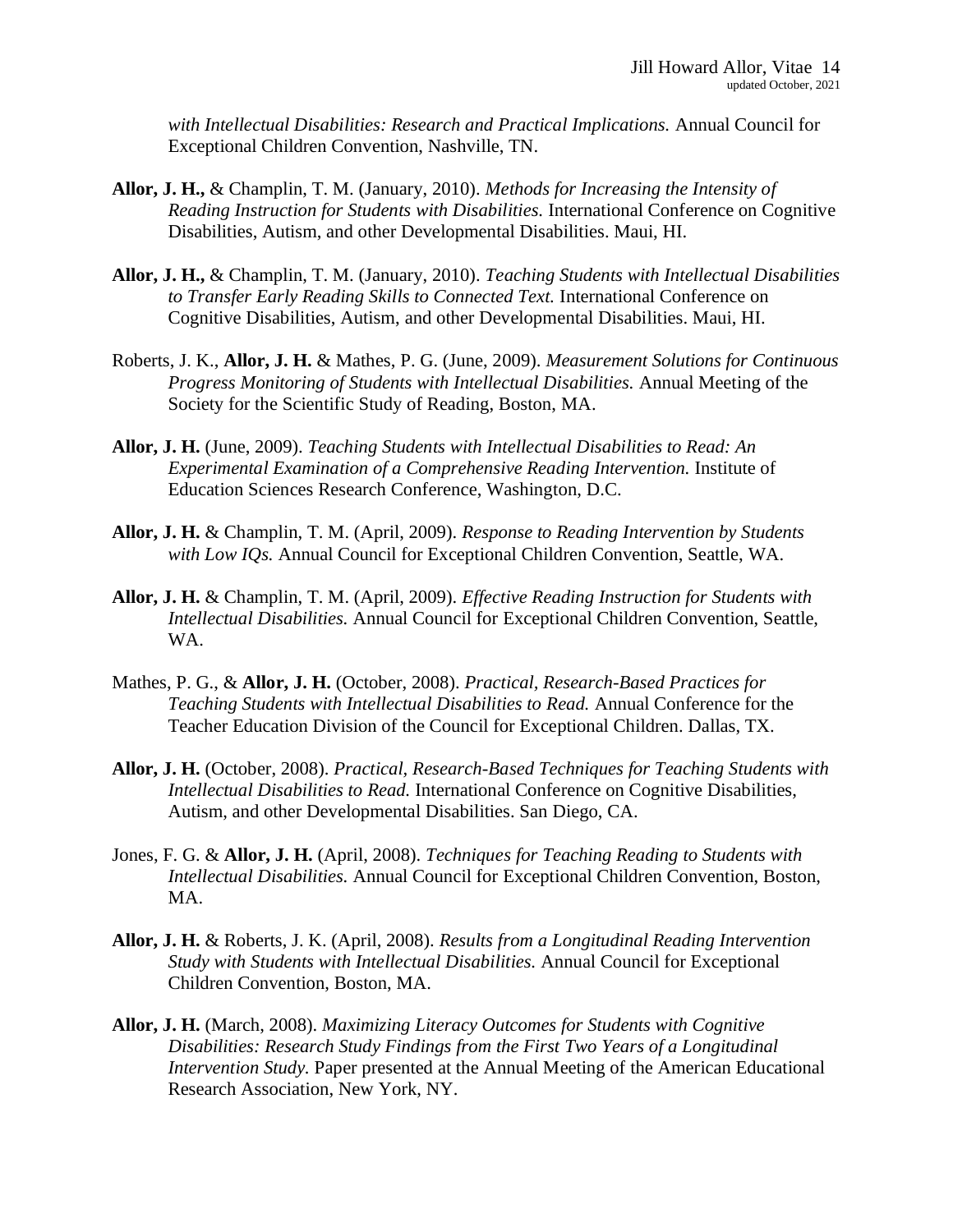- Cheatham, J. P., **Allor, J. H.**, & Roberts, J. K. (February, 2008). *Maximizing Literacy Outcomes for Students with Mental Retardation.* Paper presented at the Annual Meeting of the Southwest Educational Research Association. New Orleans, LA.
- **Allor, J. H.,** & Mathes, P. G. (January, 2008). *Maximizing Literacy Outcomes for Students with Cognitive Disabilities: National Advisory Board Update.* Annual Meeting of Reading and Mental Retardation Advisory Board, Charlotte, NC.
- **Allor, J. H.** (June, 2007). *Maximizing Literacy Outcomes for Students with Cognitive Disabilities: Findings from the Second Year of a Longitudinal Study.* Institution of Education Sciences Research Conference, Washington, D.C.
- **Allor, J. H.**, & Jones, F. G. (April, 2007). *Maximizing Literacy Outcomes for Students with Cognitive Disabilities: Research Study Findings from the First Two Years of a Longitudinal Intervention Study*. Annual Council for Exceptional Children Convention, Louisville, KY.
- **Allor, J. H.**, & Jones, F. G. (January, 2007). *Evidence Based Practices for Literacy Instruction for Children with Cognitive Disabilities: Methods and Research.* International Conference on Cognitive Disabilities, Autism, and other Developmental Disabilities. Kona, HI.
- **Allor, J. H.** (September, 2006) Invited Keynote Speaker. *Preventing Reading Failure: Possibilities and Barriers.* Georgia Reading First Struggling Readers' Conference. Atlanta, GA.
- **Allor, J. H.** (May, 2006). *Teaching Phonemic Awareness with a Game: It Can Work.*  International Reading Association. Chicago, IL.
- **Allor, J. H.**, Jones, F. G. & Mathes, P. G. (April, 2006). *Maximizing Literacy Outcomes for Students with Mental Retardation: Research Study Findings.* Annual Council for Exceptional Children Convention, Salt Lake City, NV.
- **Allor, J. H.**, Mathes, P. G., & Jones, F. G. (April, 2006). *Children with Mental Retardation Can Learn to Read: Setting and Achieving Goals.* Annual Council for Exceptional Children Convention, Salt Lake City, NV.
- **Allor, J. H.** (February, 2006). *Demonstration of an Early Literacy Game Designed for Individual Tutoring by Paraprofessionals.* International Learning Disabilities Association Conference, Jacksonville, FL.
- **Allor, J. H.** (February, 2006). *Increasing Phonemic Awareness: An Analysis of a Tutoring Intervention with At-Risk Kindergartners.* International Learning Disabilities Association Conference, Jacksonville, FL.
- **Allor, J. H.**, Mathes, P., Jones, F., Browder, D., and Sevcik, R. (July, 2005). *Teaching Students*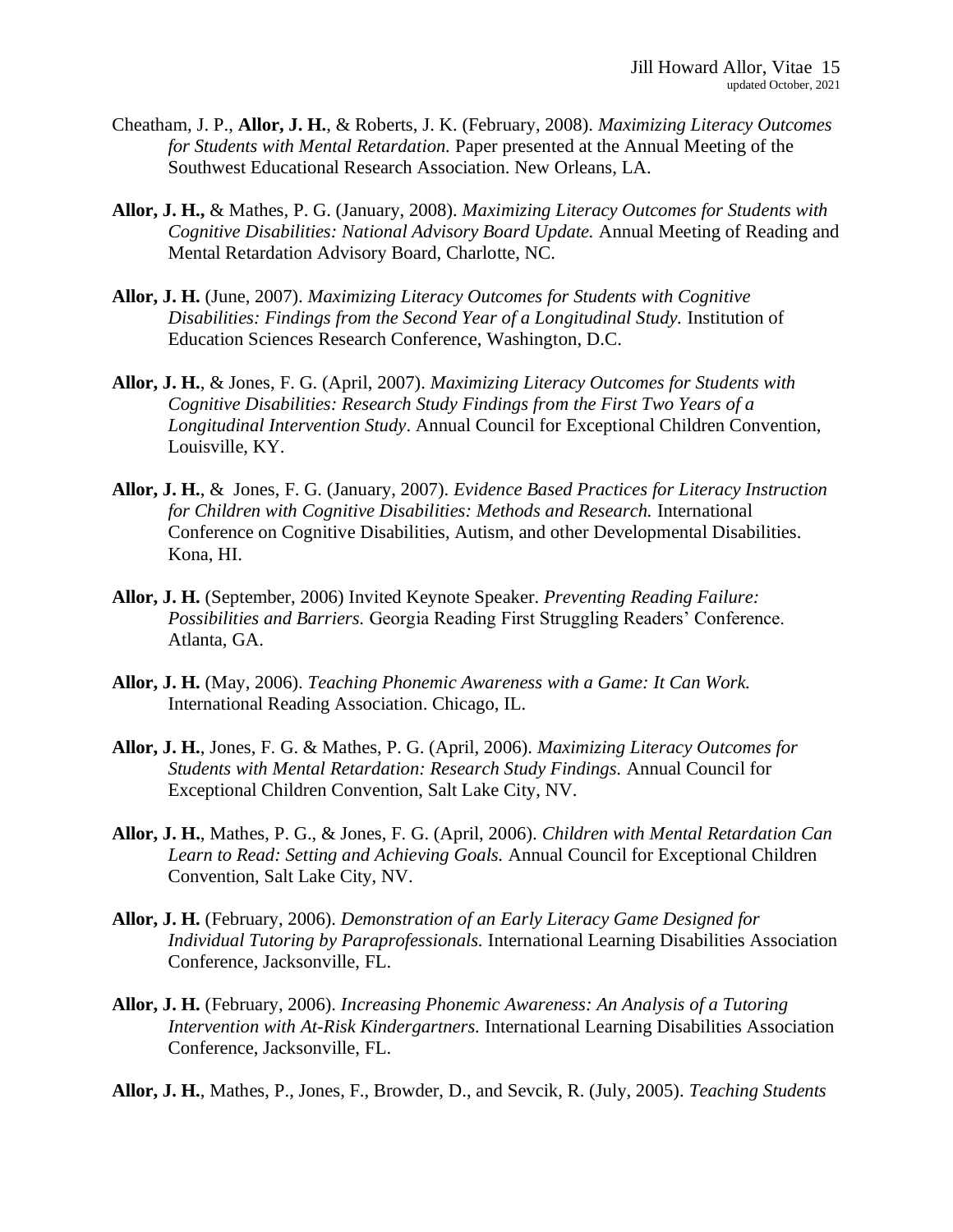*with Mental Retardation to Read: Current Large-Scale Research Projects.* United States Office of Special Education Programs Project Directors' Conference, Washington, DC.

- **Allor, J. H.**, Gansle, K. A., & Denny, R. K. (April, 2005). *Increasing Phonemic Awareness: An Analysis of a Tutoring Intervention with At-Risk Kindergarteners*. Annual Council for Exceptional Children Convention, Baltimore, MD.
- **Allor, J. H.**, Gansle, K. A., Denny, R. K., & Mooney, P. (April, 2005). *Demonstration of an Early Literacy Game Designed for Individual Tutoring by Paraprofessionals*. Annual Council for Exceptional Children Convention, Baltimore, MD.
- Benner, G. J., **Allor, J. H.**, & Beaudoin, K. (November, 2004). *The Influence of Processing Speed on the Social Adjustment and Academic Performance of Students with Emotional and Behavioral Disorders .* 28th Annual Conference for Teacher Educators for Children with Behavioral Disorders, Tempe, AZ.
- **Allor, J. H.**, & McCathren, R. B. (April, 2004). *Strategies for Achieving Reading Success (STARS): A Structured Tutoring Program*. National Council for Exceptional Children Convention, New Orleans, LA.
- **Allor, J. H.**, & McCathren, R. B. (April, 2004). *The efficacy of an early literacy tutoring program implemented by college students.* National Council for Exceptional Children Convention, New Orleans, LA.
- Lachney, R. & **Allor, J. H.** (October, 2002). *Adult-mediated reading instruction for grades 3 through 5.* 24<sup>th</sup> International Conference on Learning Disabilities, Denver, CO.
- **Allor, J. H.** (February, 2002). *The Efficacy of an Early Literacy Tutoring Program Implemented by College Students: A Summary of Findings from Three Experiments*. Pacific Coast Research Conference, LaJolla, CA.
- **Allor, J. H.** (September, 2001). *Tiger Pals: Tutoring Struggling First-Grade Readers*. Preschool and Primary Grades Conference sponsored by the Louisiana Department of Education, Baton Rouge, LA.
- **Allor, J. H.**, & Setliff, D. (February, 2001). *Assessing Early Literacy Using Continuous Progress Monitoring*. 21<sup>st</sup> Annual Louisiana Superconference on Special Education, Baton Rouge, LA.
- **Allor, J. H.** (July, 2001). *Ti-GRRRR PALS (It's Time to Get Ready and Read, Read, Read): The Effectiveness of College Students Tutoring First Graders*. U.S. Department of Education Project Director's Meeting, Washington, D.C.
- **Allor, J. H.** (October, 2000). *The Relationships of Phonemic Awareness and Rapid Naming to Reading Development*. International Conference on Learning Disabilities, Austin, TX. (Winner of the Council for Learning Disabilities 2000 Award for Outstanding Research)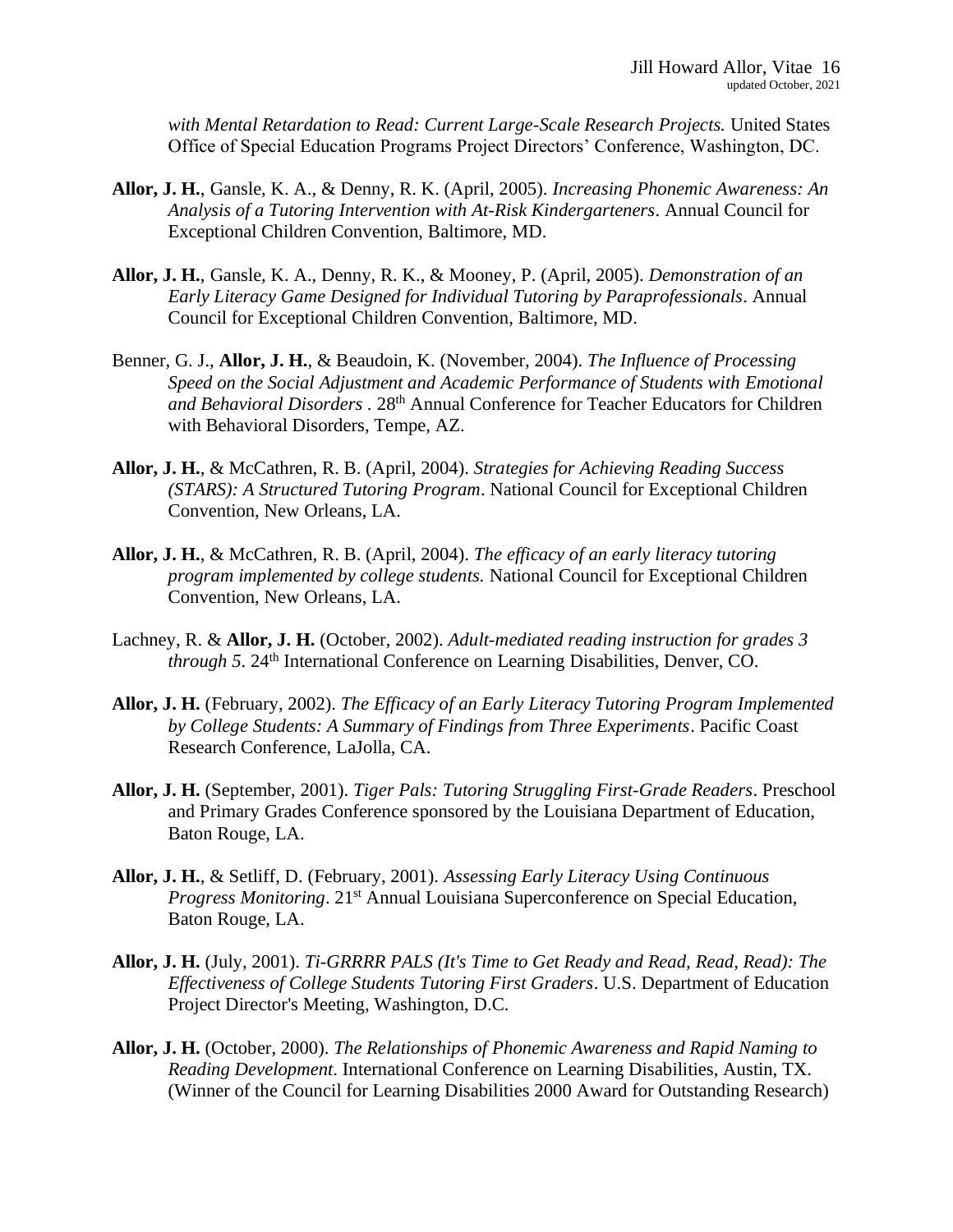- **Allor, J. H.**, Schorzman, E., & Smith, P. (November, 1999). *Can College Students Effectively Tutor Beginning Readers Who Are At-Risk for Reading Failure?* Louisiana Reading Association Annual Conference, Lafayette, LA.
- **Allor, J. H.**, Schorzman, E., Smith, P., & Cheek, E. (April, 2000). *Perceptions of College Students about their Roles as Tutors in an Early Literacy Program*. Paper presented at the Annual Meeting of the American Educational Research Association, New Orleans, LA.
- **Howard, J. K.** (July, 1999). *Can College Students Effectively Tutor Beginning Readers Who Are At-risk for Reading Failure?* U.S. Department of Education Project Director's Meeting, Washington, D.C.
- Mathes, P. G., & **Howard, J. K.**, (November, 1998). *Peer-Assisted Learning Strategies for First-Grade Readers: Making Early Reading Instruction Responsive to the Needs of Diverse Learners*. 21st Annual Teacher Education Division of the Council for Exceptional Children Conference, Dallas, TX.
- Harper, G., Mathes, P., **Howard, J. K**., & Greenwood, C. (February, 1998). *Contributions of Oral and Written Language Skills to School Difficulty*. Pacific Coast Research Conference, LaJolla, CA.
- Mathes, P. G., **Howard, J. K.**, & Edwards, B. (July, 1997). *Peer-Assisted Learning Strategies for Beginning Readers -- Two Experimental Studies of Efficacy and Feasibility*. Presented at the Annual Project Director's Meeting for the U.S. Office of Education, Office of Special Education Programs, Division of Innovation and Development, Washington, D.C.
- **Howard, J. K.**, & Mathes, P. G. (November, 1996). *Applying Phonological Processing Research in the General Education Classroom.* Council for Learning Disabilities 18th International Conference, Nashville, TN.
- **Howard, J. K**. (November, 1995). *Striking a Balance Between Holistic and Phonics-Based Strategies with Peabody Classwide Peer Tutoring (CWPT) for Beginning Readers*. International Reading Association Regional Conference, Nashville, TN.
- **Howard, J. K.** (November, 1994). *Phonological Processing and Beginning Reading Instruction*. Presented at the Joint Conference, Nashville, TN.
- Fuchs, D., Dempsey, S., **Howard, J. K**. & Locke, W. (April, 1994). *Peabody-Metro Reintegration Project*. National Council for Exceptional Children Convention, Denver, CO.
- Fuchs, D., Dempsey, S., **Howard, J. K.** & Stewart, M. (March, 1994). *Peabody-Metro Reintegration Project*. National Convention of the Learning Disabilities Association, Washington, D.C.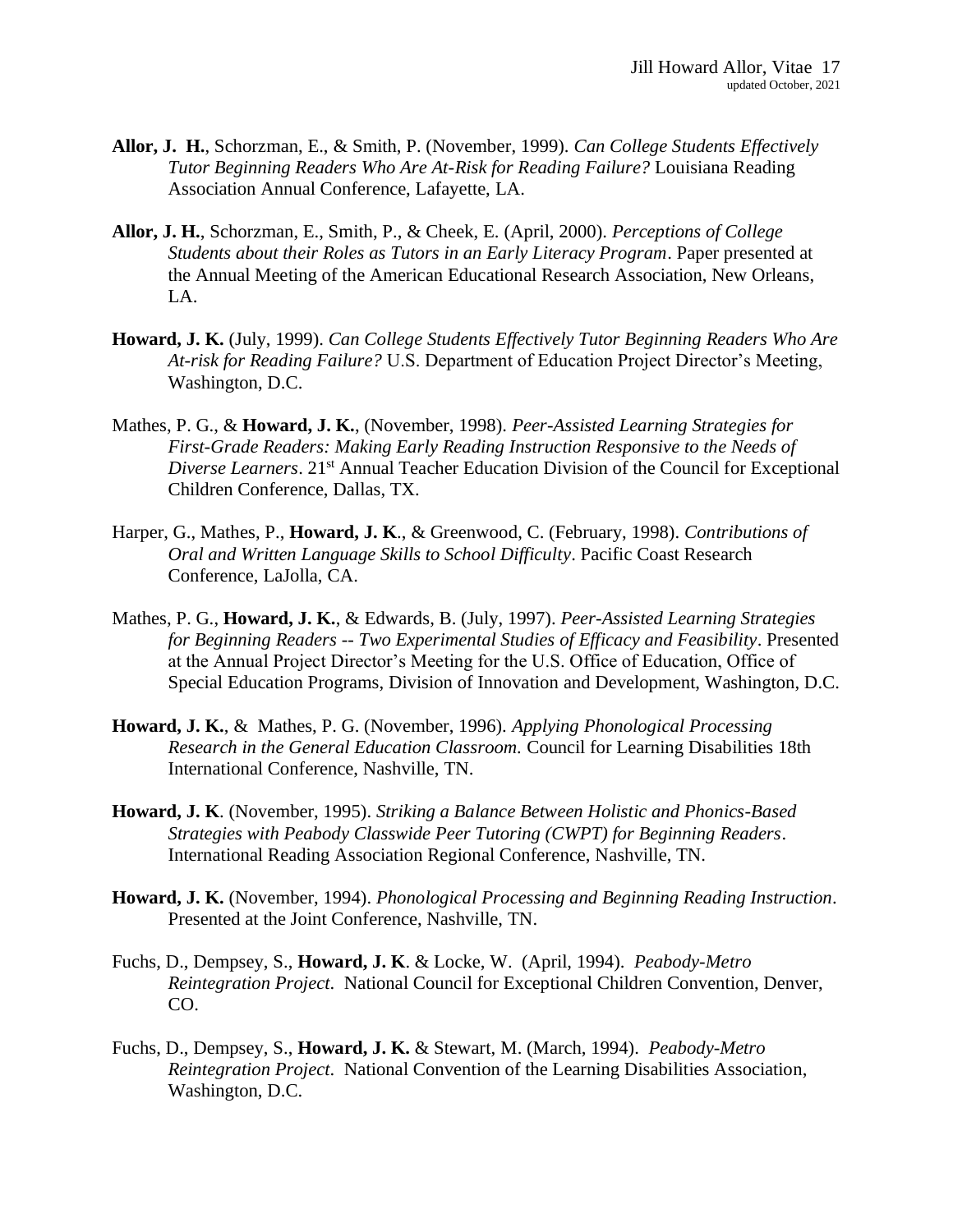- Fuchs, D., Dempsey, S., **Howard, J. K.** & Locke, W. (January, 1994). *Peabody-Metro Reintegration Project*. Presented at the Joint Conference, Nashville, TN.
- Fuchs, D., Dempsey, S., **Howard, J. K.**, Dutka, S., & Locke, W. (January, 1993). *Responsible Reintegration of Students with Mild/Moderate Disabilities: Collaboration Between Peabody/Vanderbilt and the Metro-Nashville Public Schools*. Leadership Conference on Least Restrictive Environment, Nashville, TN.

#### **HONORS**

2020 University Distinguished Professor, SMU.

2019 Gerald J. Ford Research Fellowship, SMU.

2016 Rotunda Outstanding Professor Award, SMU.

2012 International Multisensory Structured Language Education Council Innovator Award for Outstanding Educator in a College or University.

2000 Award for Outstanding Research, Council for Learning Disabilities. Presented at the International Conference on Learning Disabilities, October, 2000.

2000 Outstanding Young Secondary Educator. Presented by the Baton Rouge Jaycees in recognition of outstanding leadership, November, 2000.

1999 Winner of the Best Article in Learning Disabilities Research and Practice, awarded by the Council for Exceptional Children, Division of Learning Disabilities. Mathes, P. G., Grek, M. L., **Howard, J. K.**, Babyak, A. E., & Allen, S. H. (1999). Peer-Assisted Learning Strategies for First-Grade Readers: A tool for preventing early reading failure. *Learning Disabilities Research and Practice, 14*(1), 50-60.

Recipient, Regular Education/Special Education Joint Stipend, Learning Disabilities Association, February, 1999.

Co-Recipient of the 1999 Outstanding Proud Project by the Learning Disabilities Association of America. **Howard, J. K.**, Fuchs, D., & Mathes, P. G. (1999). What is lexical retrieval and why might it be important? In T. E. Citro (Ed.). *Parenting the Child with a Learning Disability: The Experts Speak* (pp. 77-82). Weston, MA: Learning Disabilities Association of Massachusetts.

National Institute of Child Health and Development Mental Retardation Research Training Doctoral Fellowship, Vanderbilt University, 1994-1995.

#### **SPECIAL TRAINING AND PROFESSIONAL DEVELOPMENT**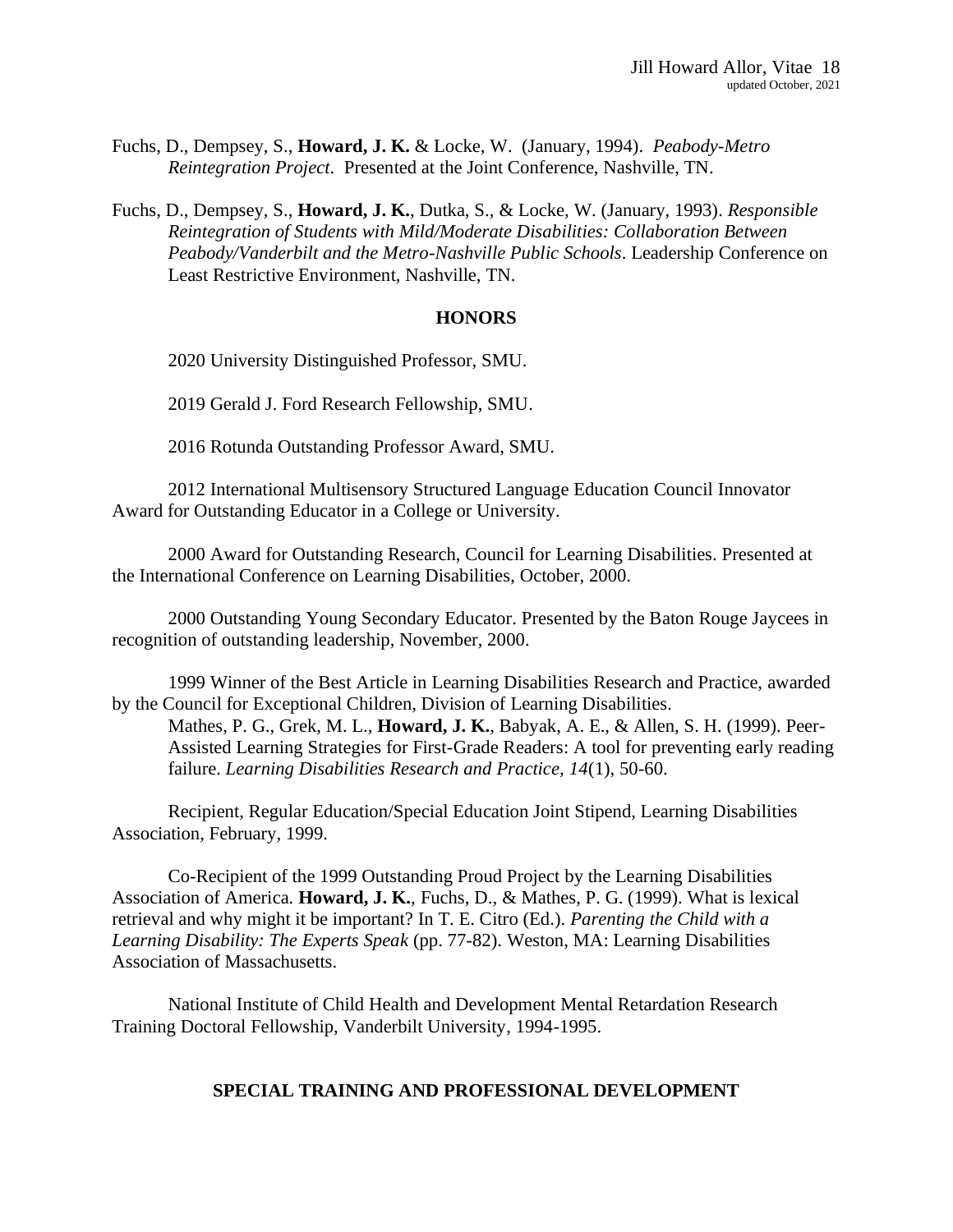## **What Works Clearinghouse Reviewer Certification Training, July 2015**

Training in WWC review standards for Group Design (Randomized Control Trials and Quasi-Experimental Design). Focused explicitly on the WWC evidence standards and how they apply to research design, methodology, and analysis.

## **PROFESSIONAL DEVELOPMENT WORKSHOPS/TRAINING (selected)**

- **Allor, J. H.** & Ortiz, M. (April, 2020). *Friends on the Block: Providing Meaningful, Engaging and Effective Literacy Intervention to Students with Intensive Needs.* DaVinci Education and Research, St. James, NY.
- **Allor, J. H.** & Ortiz, M. (May, 2019). *High Impact Evidence-Based Practices for Early Literacy Instruction.* Commit Dallas Partnership Early Matters Dallas. (Participants from Cedar Hill ISD, Mesquite ISD, & Dallas ISD).
- **Allor, J. H.** (June, 2018). *Teaching Students with Intellectual Disability to Read using a Comprehensive, Text-Centered Curriculum.*
- **Allor, J. H.** (October, 2018). *Friends on the Block Literacy Curriculum*. Richardson Independent School District.
- **Allor, J. H.** (2018-2019). KIPP Destiny.
- **Allor, J. H.** (October, 2015, invited Keynote). *Supporting High Quality Literacy Systems, Practice and Instruction: Foundational Knowledge and Methods for Teaching Students with Disabilities to Read.* New York State Regional Special Education Technical Assistance Support Center Statewide Professional Development.
- **Allor, J. H.** (October, 2015, invited). *Effective Strategies for Teaching Reading to Students with Disabilities: 10 Tips for Helping Your Students Go the Distance.* New York State Regional Special Education Technical Assistance Support Center Statewide Professional Development.
- **Allor, J. H.** (July, 2013). Literacy Summit Keynote. Monroe County Community School Corporation, Bloomington, Indiana.
- **Allor, J. H.** (January, 2011 & May, 2011). Literacy and Intellectual Disability. Monroe County Community School Corporation , Bloomington, Indiana.
- **Allor, J. H.** (July, 2010 June, 2012). Early Reading First Consultant. Montana Office of Public Instruction.
- **Allor, J. H.** (January February, 2007). New York State Department Reading First Workshops: *Systematic and Explicit Reading Instruction: Making it Happen within a 3-Tiered Model.*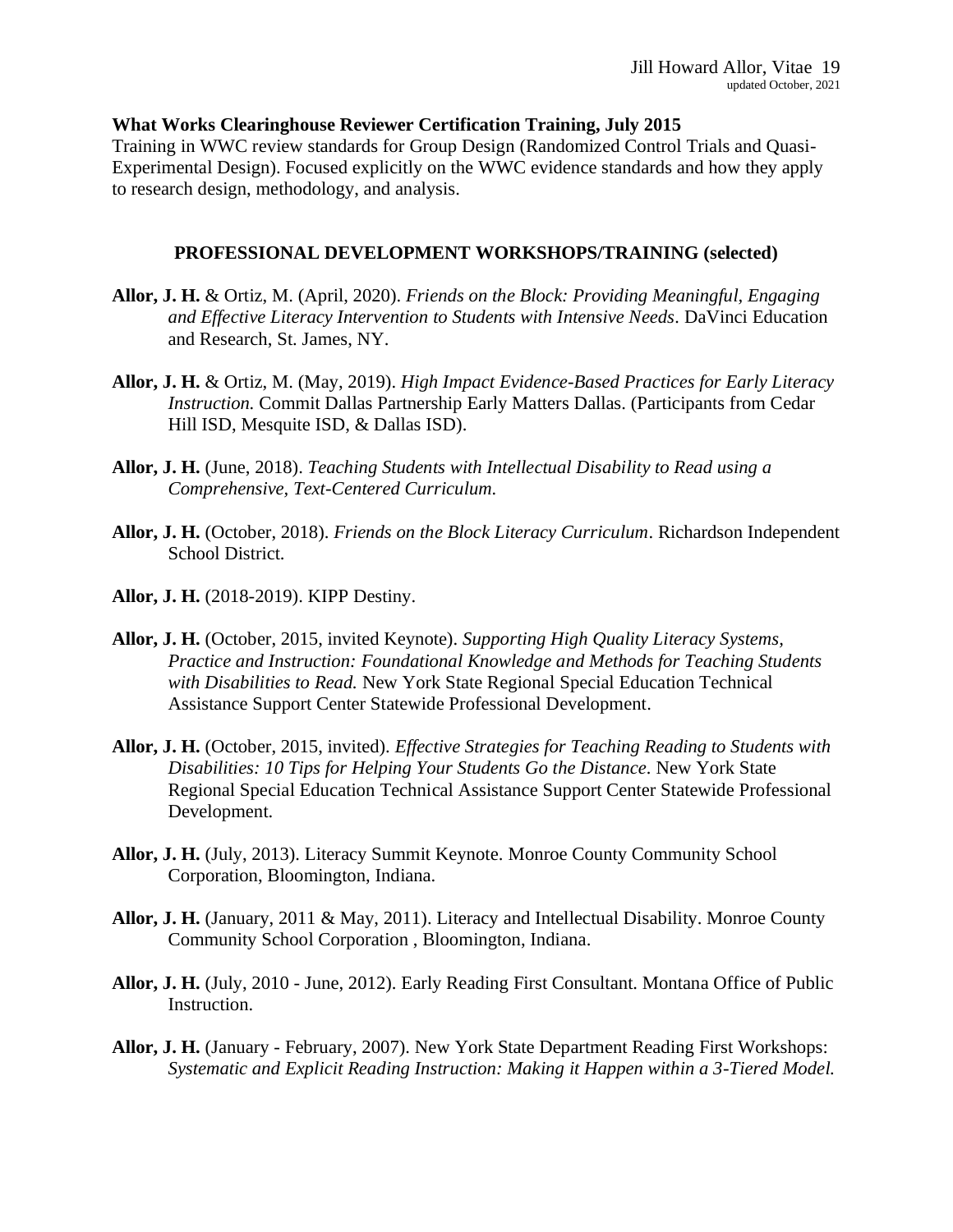- **Allor, J. H.** (July, 2004 January, 2005). *Louisiana Reading First Workshops*. Shreveport and Alexandria, LA.
- **Allor, J. H.** (July, 2002). *Peer Assisted Strategies for Grades 1-6*. Juniper Gardens Children's Project, Kansas City, KS.
- **Allor, J. H.** (August, 2001). *Helping Teachers with Struggling Readers: Fostering the Use of 1st Grade PALS (Peer-Assisted Literacy Strategies) and Teacher-Directed PALS (Paths to Achieving Literacy Success).* Pupil Appraisal Summer Institute, State of Louisiana.
- **Allor, J. H.** (November, 2000). *Reading Acquisition: The Importance of Teaching Word Recognition*. Workshop presented to Highland Elementary as part of professional development partnership with Louisiana State University.
- **Howard, J. K.** (October, 1997-May, 1998). *Using Peer-Assisted Learning Strategies as Part of a Balanced Literacy Curriculum*. Series of workshops presented to general and special educators at the elementary level, Quincy, FL.
- **Howard, J. K.** (October, 1997). *Phonemic Awareness Training for Kindergarten Students*. Quincy, FL.
- **Howard, J. K.** (July, 1997). *Putting Reading Research into Practice*. Workshop sponsored by Florida State University and Florida A&M University Regional CSPD and Florida Diagnostic and Learning Resources System, Quincy, FL.
- **Howard, J. K.** (June, 1997). *Peabody Peer-Assisted Learning Strategies*. Presented at the Florida State University Regional CSPD Summer Reading Institute, Havana, FL.
- Fuchs, D., Dempsey, S., Siegel, A., **Howard, J. K.**, & Locke, W. (January, 1994). *Classwide Peer-Tutoring* (inservice teacher training). Nashville, TN.
- Fuchs, D., Dempsey, S., Stewart, M., **Howard, J. K.**, & Locke, W. (January, 1993). *Classwide Peer-Tutoring* (inservice teacher training). Nashville, TN.
- Fuchs, D., Dempsey, S., Stewart, M., **Howard, J. K.**, & Locke, W. (October, 1992). *Peabody-Metro Reintegration Project* (inservice teacher training). Nashville, TN.

### **COLLEGE TEACHING/SUPERVISION**

### Doctoral Students

Carlin Conner. (chair) Ph.D. awarded in 2020.

Jennifer Stewart. (committee member) Ph.D. awarded in 2020.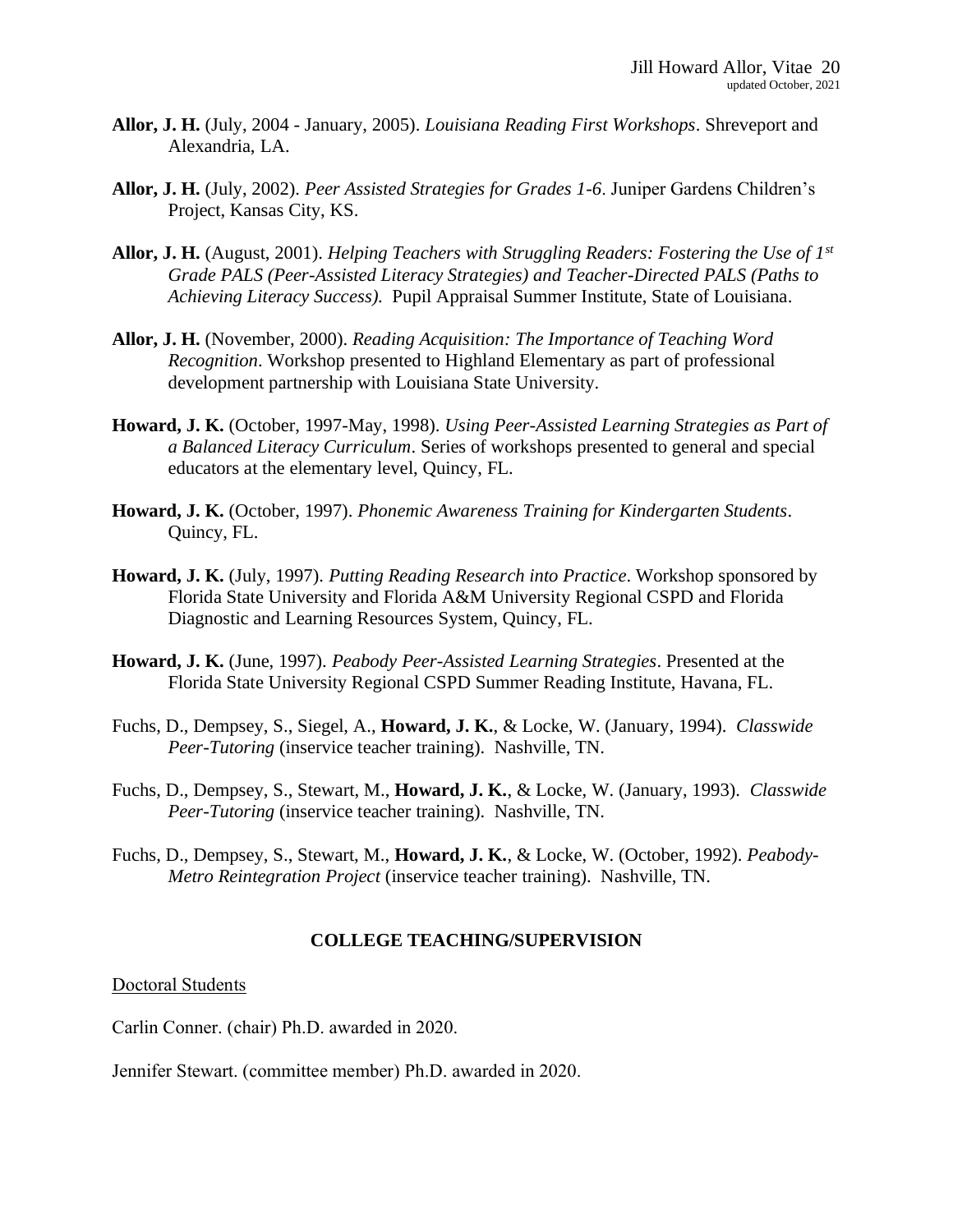Miriam Ortiz. (committee member). Ph.D. awarded in 2017.

Diane Gifford. (co-chair with Dr. Paul Yovanoff). Ph.D. awarded in 2013.

Long "Michael" Luo. (committee member; statistics doctoral student). Ph.D. awarded in 2012.

Jose' Ramos. (committee member) Ph.D. awarded in 2012.

Holly Stovall. (committee member; statistics doctoral student). Ph.D. awarded in 2012.

Laura Minze. (committee member; psychology doctoral student). Ph.D. awarded in 2012.

Jennifer Cheatham. (chair) *Practicing Independent Reading with Decodable Texts: A Comparison Study of Texts with Second Graders.* Ph.D. awarded in 2010.

Lisa Guidry. (chair) *A Phonological Awareness Intervention for at-Risk Preschoolers: The Effects of Supplemental, Intensive, Small-Group Instruction.* Ph.D. awarded in 2003.

Randy Lachney (co-chair with Dr. Ken Denny). *Adult-Mediated Reading Instruction for Third through Fifth Grade Children with Reading Difficulties*. Ph.D. awarded in 2002.

#### Courses Taught

*Literacy Acquisition I and II.* Two-course sequence that provides in-depth examination of early literacy based on the latest research evidence relevant for teaching literacy to K-2 grade students and those with disabilities in the early stages of learning to read. 2015-present

*Learning to Read and Write*. This course is designed for the elementary cohort members of the M.Ed. with Certification program. This course introduces research, practices, and materials for teaching reading/writing in grades PK-1. All literacy classes require field experiences in local schools. Fall, 2013 (combined with *Emergent Literacy*)

*Emergent Literacy.* Undergraduate course that examines principles of literacy learning in young children and predictable stages of oral language, writing, and reading development. All literacy classes require field experiences in local schools. Fall, 2013.

*Designing Learning Environments.* Doctoral level core course focusing on evidencebased instructional practices and issues related to implementing, sustaining, scaling, and evaluating instructional practices and interventions. Fall, 2011.

*Literacy and Society.* Undergraduate elective designed to develop civic leadership with emphasis on role of literacy in our society and heavy service learning component. Spring 2011.

*Independent Study: Special Topics.* Doctoral level independent study course on selected topics. Jennifer Cheatham, Fall, 2007; Beverly Weiser, Spring, 2008; Jennifer Lawton, Fall, 2009; Megan Oliphint, 2011.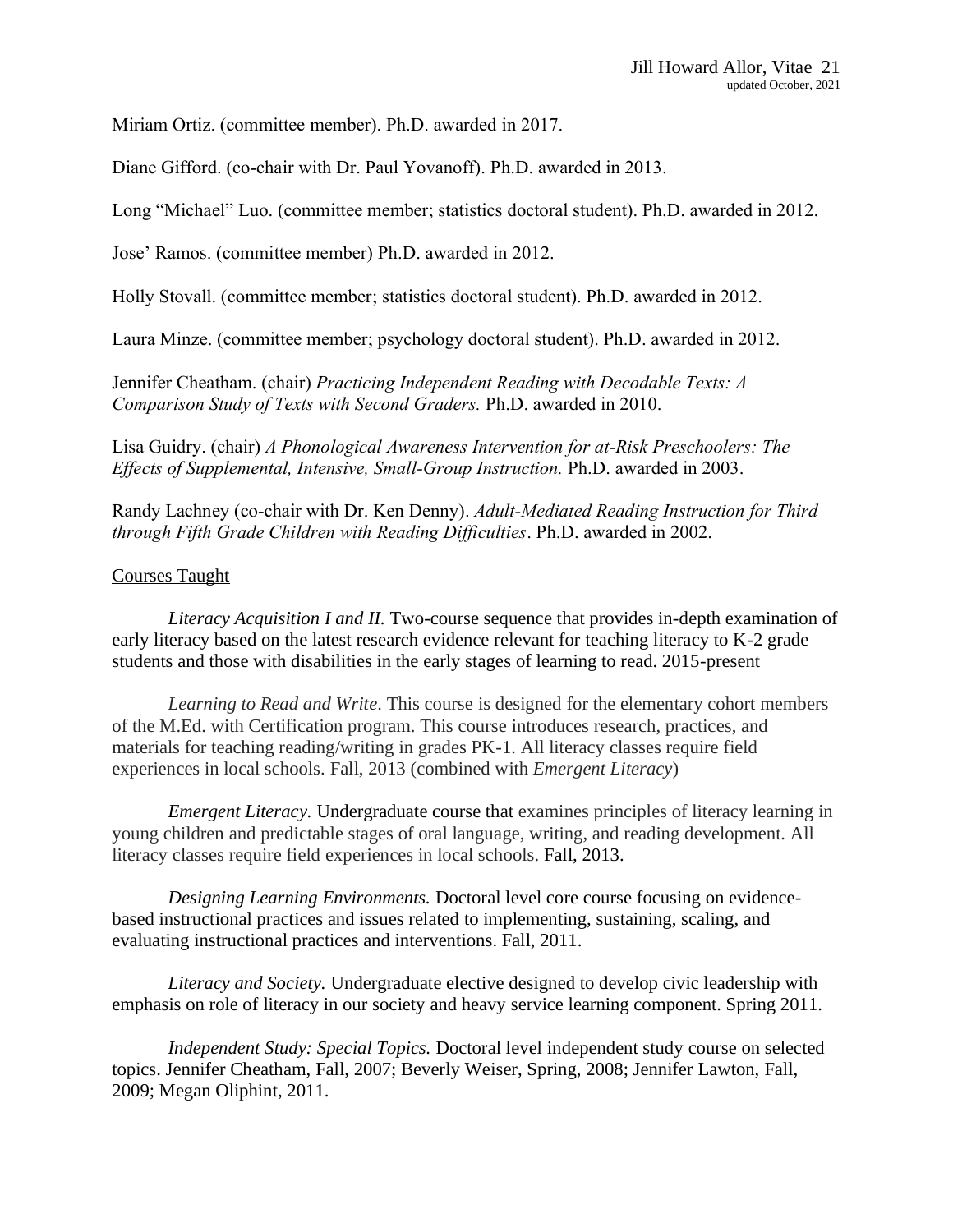*Independent Study: Special Topics.* Graduate level independent study course on selected topics. Mary Beth Vercillo, Summer, 2009; Tammi Champlin, Spring, 2010.

*Advanced Quantitative Research Methods.* Doctoral level course concentrates on the concepts, principles, designs, and approaches used in school-based research, including the newest approaches required by federal definitions of validated instruction (i.e. empirically-based instruction). 2010-2011.

*Literacy Assessment.* Graduate level course in which students learn formal and informal reading assessment procedure. Emphasis is on gathering and interpreting assessment information for making instructional decisions. 2004-2009. Southern Methodist University.

*Literacy Acquisition.* Graduate level course presents the most current understanding of early reading acquisition based on recent research. The course focuses on fundamental reading skills typically learned in pre-kindergarten through second grade. 2006-2009.

*Advanced Literacy Development.* This course builds on *Literacy Acquisition* and presents current understanding of intermediate- and secondary-grade reading instruction based on recent research. 2005-2009.

*Assessment for Special Education Instructional Practice*. Undergraduate assessment course, including interpreting standardized test results, designing and using classroom-based assessment, and making instructional decisions. Spring, 2003. Louisiana State University.

*Instructional Practice for Students with Disabilities I.* Undergraduate methods course, including procedures and materials for students with mild to moderate learning and behavior problems. 2002-2004. Louisiana State University.

*Instructional Practice for Students with Disabilities II*. Advanced undergraduate methods course focusing on reflective practice and making informed instructional decisions based on ongoing assessment. 2002-2004. Louisiana State University.

*Assessing and Guiding Reading Instruction*. Undergraduate advanced methods course for elementary majors. Includes formal and informal diagnostic procedures, critical analysis of assessment data, and appropriate instructional strategies. 2002-2004. Louisiana State University.

*Service Learning in Literacy Acquisition.* Undergraduate course focusing on learning through service in local elementary schools as reading tutors. 2000-2004. Louisiana State University.

*Characteristics of Learners with Exceptionalities*. Introductory undergraduate course on the characteristics, educational programs, and resources for the education and support of learners with various exceptionalities. Also includes field experience. Louisiana State University.

*Trends and Issues in Special Education*. Doctoral seminar developed and co-taught with Dr. David Houchins. Designed to promote a broad understanding of trends and issues in special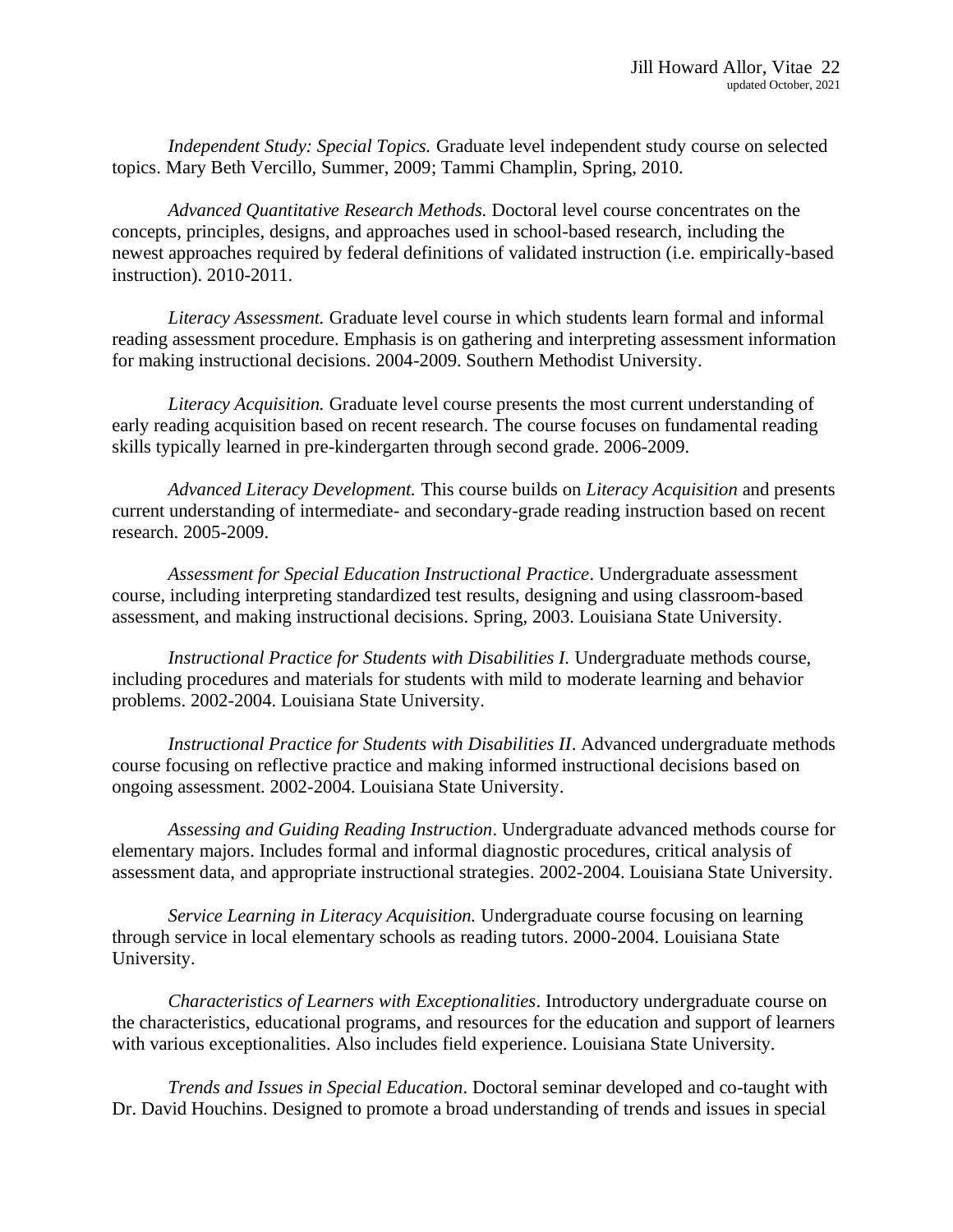education. 2000. Louisiana State University.

*Problems in Curriculum and Instruction: Doctoral Seminar in Special Education*. This seminar is a continuation of "Trends and Issues in Special Education" with specific emphasis on in-depth critique of research in special education. 2001, Louisiana State University.

*Teaching Academic Subjects to Students with Mild/Moderate Disabilities*. Graduate level methods course, 1999-2001. Louisiana State University.

*Teaching Students with Learning and Behavior Problems*. Graduate level methods course, 1999-2001.

*Introduction to Exceptionalities*. Undergraduate introductory survey course, Summer, 1997. Florida State University. 2001-2002. Louisiana State University.

*Individualized Instruction for Exceptional Children*. Undergraduate/graduate methods course, Spring, 1997 and 1998. Florida State University. (guest lecturer for reading methods)

*Introduction to Learning Disabilities*. Undergraduate survey course, Fall, 1996 and 1997. Florida State University.

*Supervision of Practicum Students/Interns*. Spring, 1996 (Vanderbilt University). Spring, 1997 and 1998 (Florida State University).

*Instructional Principles and Procedures in Language Arts Instruction for Students with Mild/Moderate Disabilities.* Graduate methods course, Fall, 1995. Vanderbilt University.

#### **SERVICE**

University Service SMU Committees and Other Service Center for Faith and Learning Board Member (2016-present) Simmons Dean Search Committee (2016-2017) Ethics and Tenure Committee of the Faculty Senate (2014-2017) Academic Petitions Committee (2014-2016) CTE Panel Member, Road to Tenure (2014, 2015) Provost's Advisory Committee on Promotion and Tenure (2011-2014) Research Policy Committee (2011-2013) Southern Association of Colleges and Schools Reaccreditation Steering (2009-2010) Office of Research Administration Review Committee (2009-2010) Educational Programs Committee (2005-2008) Library Committee (2006-2007) Provost Search Committee (2006-2007) Associate VP of Research and Dean of Graduate Studies Search Committee (2006-2007)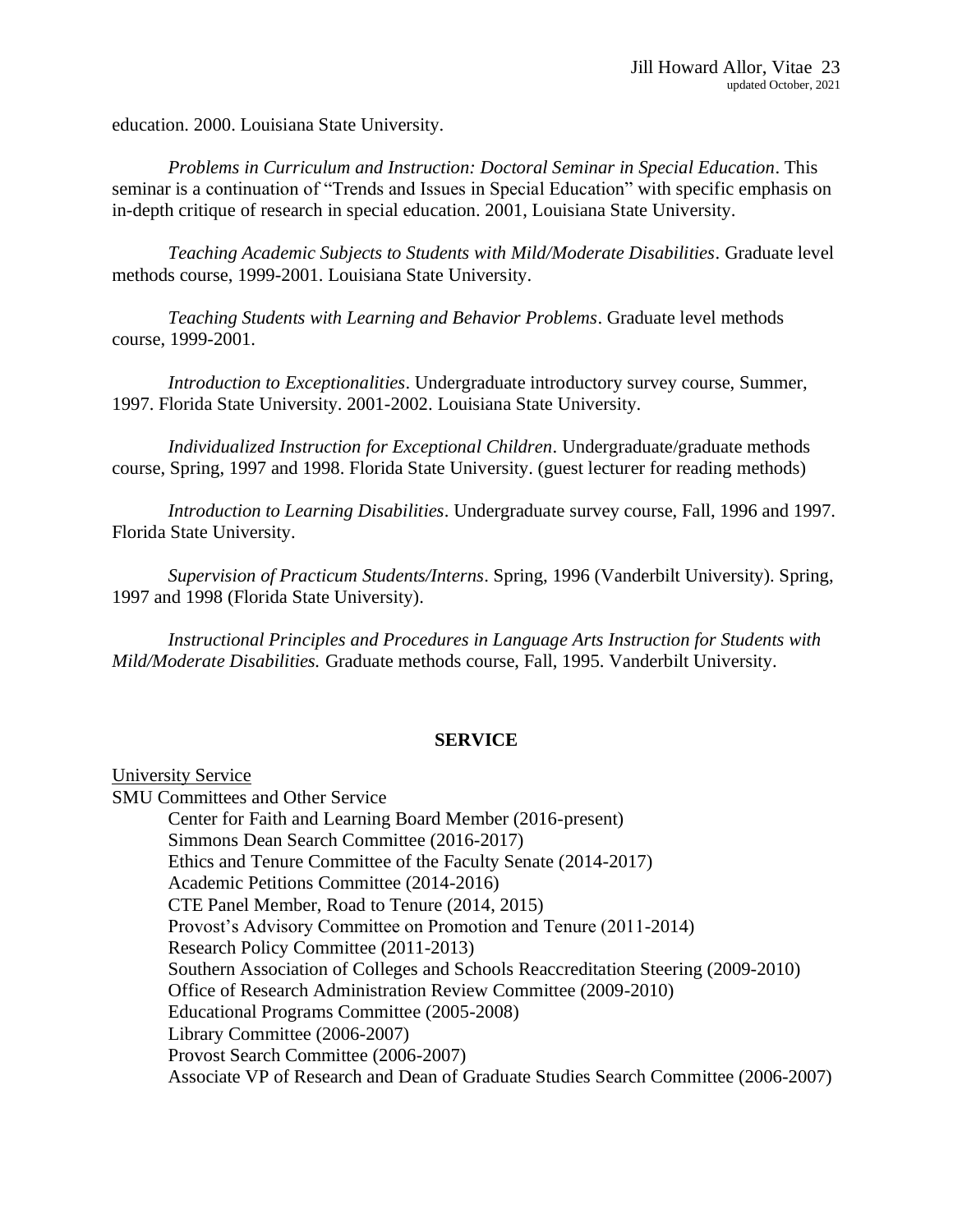Annette Caldwell Simmons School of Education and Human Development Committees Research Council (2018-present) Promotion and Tenure Dean's Advisory Council (2019) Promotion and Tenure Committee (2014-2018) Harold Simmons Building User Group (2013-2014) Dean's Advisory Council (2006-2014) Annette Caldwell Simmons Building User Group (2009-2010) Ph.D. Program Committee (2007-2012) Department of Teaching and Learning Committees and Other Service Promotion and Tenure Committee (2018-present) Department Chair/Professor of Teaching and Learning Search Committee (2018-2019) Early Literacy Scholar Program Development and Leadership (2013-2019): This is an 18-hour program funded by a private donor. Funding for the  $5<sup>th</sup>$  and  $6<sup>th</sup>$ cohorts was requested and received during 2018, including funding for .50 FTE for additional faculty for 2018-2020. Literacy/Special Education Curriculum, co-chair (2014-16) and member (2014-present) Beginning Teacher's Institute (2013, 2014, 2015) Dept Chair, August, 2005 through May, 2014 Master's in Reading and Writing Online Course Development (2013-2014) Video Demonstrations for SMU Coursework (2014) Sampling Simmons December 2014 Special Populations, Special Ed. Program Development Subcommittee (2011-2014) Ph.D. Program Committee, chair (2006-2007) Literacy Curriculum Committee, chair (2006-2009) and member (2009-2014) Director, Master Reading Teacher Program (2004-2009)

# LSU Committees:

Technology Integration Committee (1998-2004) Assessment Committee, LSU Laboratory School (1998-1999) Program Review Committee (1999-2000) Courses and Curriculum Committee (1999-2001) Associate Dean Search Committee (2000) PreK-3 Certification Redesign Committee (2001-2004) Special Education Certification Redesign Committee (1998-2004) Special Education Graduate Coursework Redesign Committee (1998-2004)

#### Service to the Profession

Mentorship for Non-SMU Students

*Victoria Whalen, Ph.D. student, grant writing mentorship, advisor: Devin Kearns, University of Connecticut*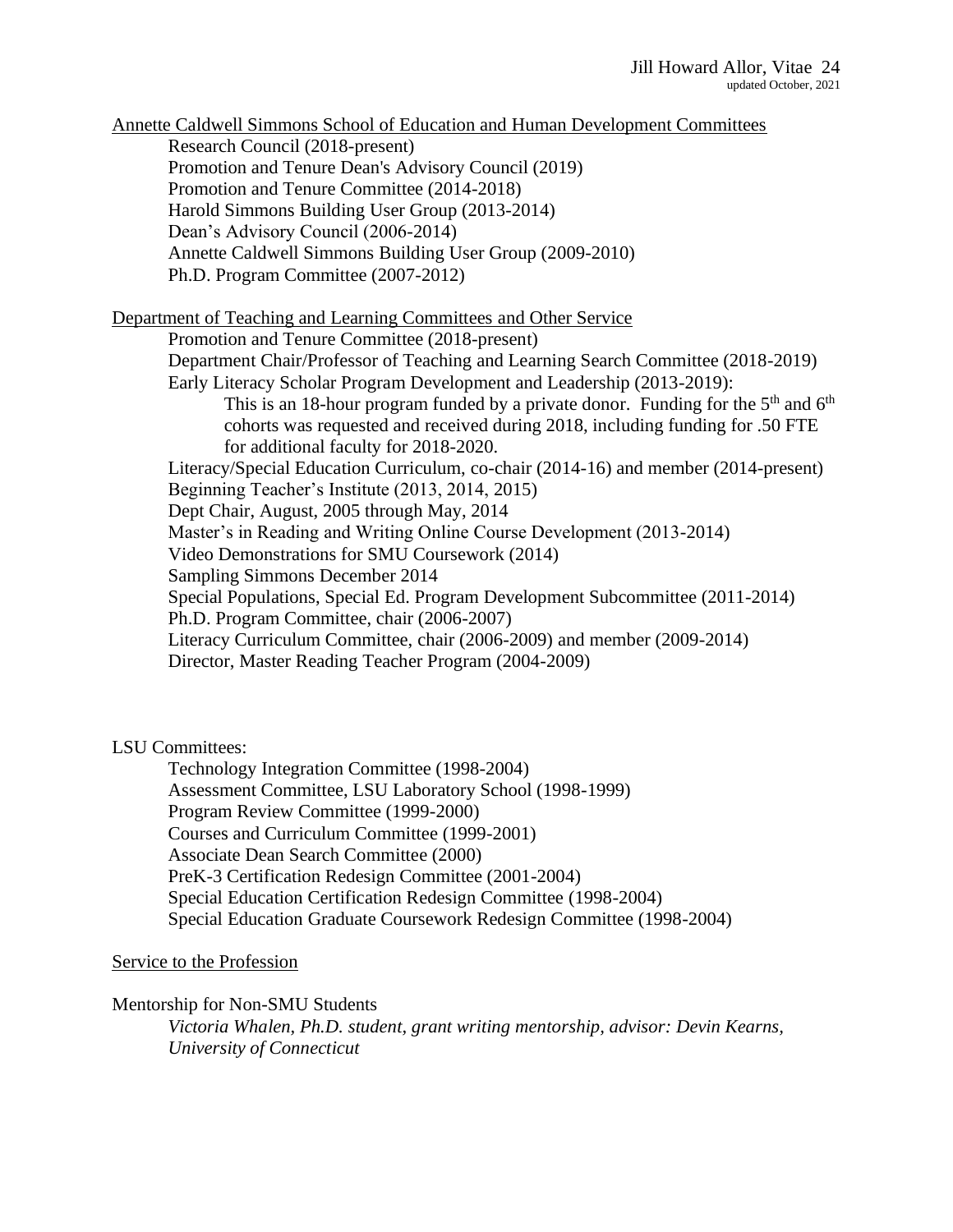Advisor (pro bono), 2017-2019. Evaluation of Structured Methods in Language Education (SMiLE): A Program Combining Literacy and Language Development for K–5 Students with Significant Cognitive Disabilities in NYC's District 75. IES Grant, Caroline Parker, PI.

Guest Speaker, 2017/2018 (invited). Ask the Expert: Phonics Approaches for Students with Intellectual Disability Guest Speaker in Christopher Lemons' special education course at Vanderbilt University.

Dyslexia Certification Exam Item Writer, International Dyslexia Association (2015)

Institute of Education Sciences

Member, Reading and Writing Panel (2014-2017) Chair, Reading and Writing Panel (2017) Grant Reviewer, Reading, Writing, and Language Panel (2014)

External Reviewer for Promotion & Tenure at another university (2013, 2016)

Advisory Board, Project ERIC Institute of Education Sciences Grant (2011-2014)

Expert Consultant, SBIR Grant, The Attainment Company (2011)

# Editorial Boards

*Journal of Learning Disabilities (2017-present) Focus on Autism and Other Developmental Disabilities* (2015-present) *Elementary School Journal* (2012-present) *Reading and Writing Quarterly: Overcoming Learning Difficulties* (2009-present) *Annals of Dyslexia* (2009-2017)

#### Guest Associate Editor

*American Journal for Intellectual and Developmental Disabilities 2019-2021*

### Guest Reviewer

*Reading Research Quarterly, 2020 American Journal for Intellectual and Developmental Disabilities 2016, 2018 Annals of Dyslexia, 2018 International Journal of Speech-Language Pathology, 2018, 2019 Exceptional Children, 2017, 2019 Assessment for Effective Intervention, 2017 International Journal of Developmental Disabilities, 2017 Teacher Education and Special Education, 2017 Research in Developmental Disabilities 2016 Journal of Intellectual Disability Research* 2015, 2016 *Remedial and Special Education* 2012, 2013, 2015, 2016 *Pan American Interdisciplinary Conference* 2015 *Child Language Teaching and Therapy* 2014 *Intellectual and Developmental Disabilities,* 2011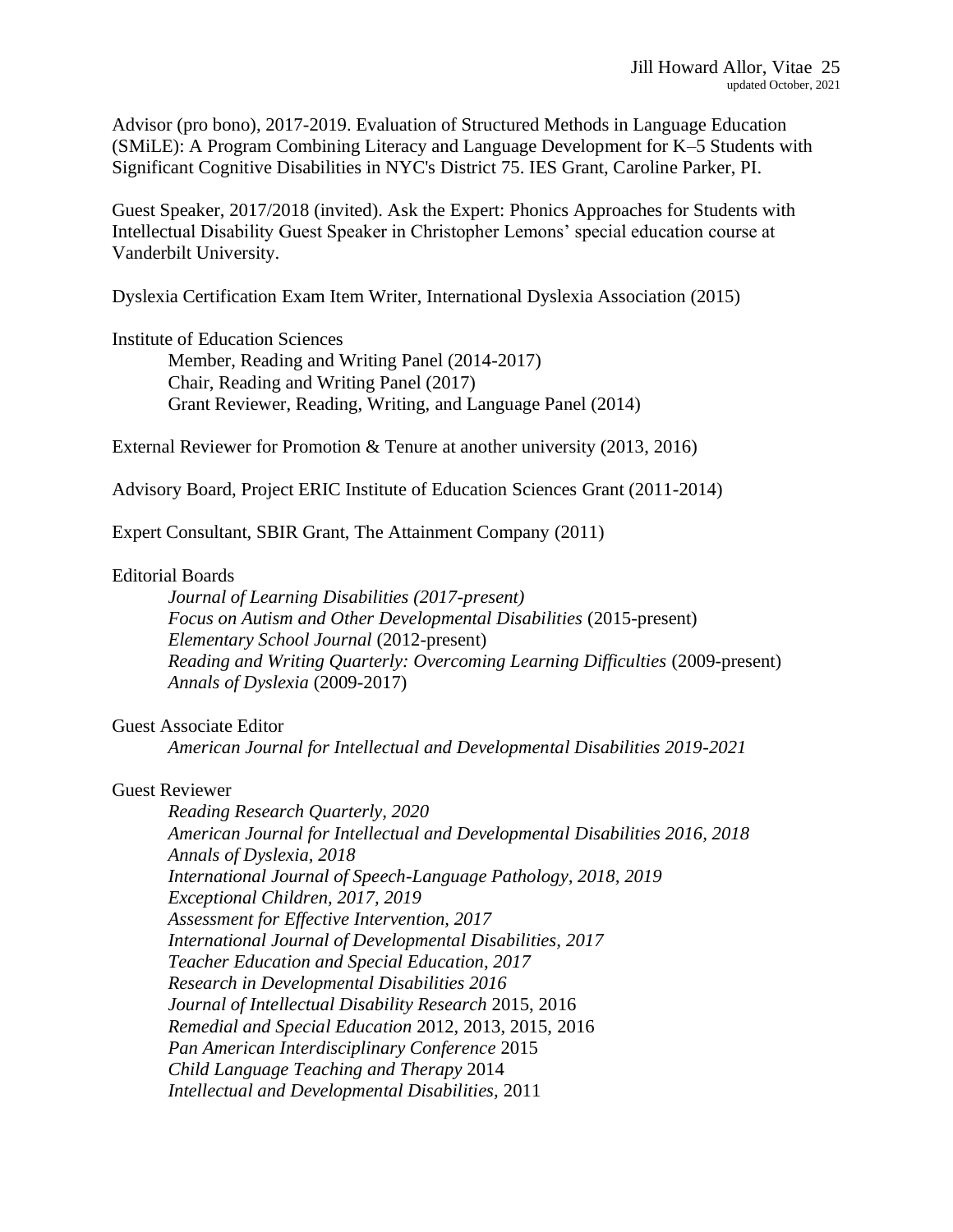*Educational Policy,* 2011, 2012 *Research and Practice for Persons with Severe Disabilities,* 2011 *Educational Policy,* 2009 *Scientific Studies of Reading,* 2007, 2008, 2009 *Educational and Psychological Measurement,* 2008 *American Educational Research Journal*, 2005, 2008 *Learning Disabilities Quarterly*, 2005 *Language, Speech, and Hearing Services in Schools*, 2005, 2007

Secretary, Louisiana Teacher Education Division of the Council for Exceptional Children. (2000-2002).

Reviewer, Louisiana Council for Exceptional Children 21<sup>st</sup> Annual Superconference on Special Education. (November, 2000).

Reviewer, Wadsworth Publishing Company. (April, 2000). *Teaching Learners with Mild Disabilities*, second edition, by R. Meese.

#### Community Service

Richardson Independent School District, Thurgood Marshall Elementary (2016-2017), ongoing consulting on data-based instructional decision making, *Mondo* implementation, and *Friends on the Block* implementation

Readers 2 Leaders, Advisory Board Member (2012 – 2018)

Plano Independent School District Strategic Plan Focus Group, Plano, Texas (2007)

Heart House (2006-2009, Dallas, TX). Provided tutoring program materials; assisted in organizing and training college students as reading tutors for Heart House after school program.

Tiger Tutoring (1999-2004; Baton Rouge, LA). Organized, trained, and supervised college students (federal work-study and service learning) as reading tutors for elementary students who were at-risk for reading failure.

TK Ministries (1995-1996, Nashville, TN). Organized and trained volunteers to conduct individual tutoring with at-risk students.

#### **PROFESSIONAL AFFILIATIONS**

American Educational Research Association Council for Exceptional Children (Division of Learning Disabilities, Division on Autism and Developmental Disabilities, Teacher Education, and Research Division) Council for Learning Disabilities International Reading Association